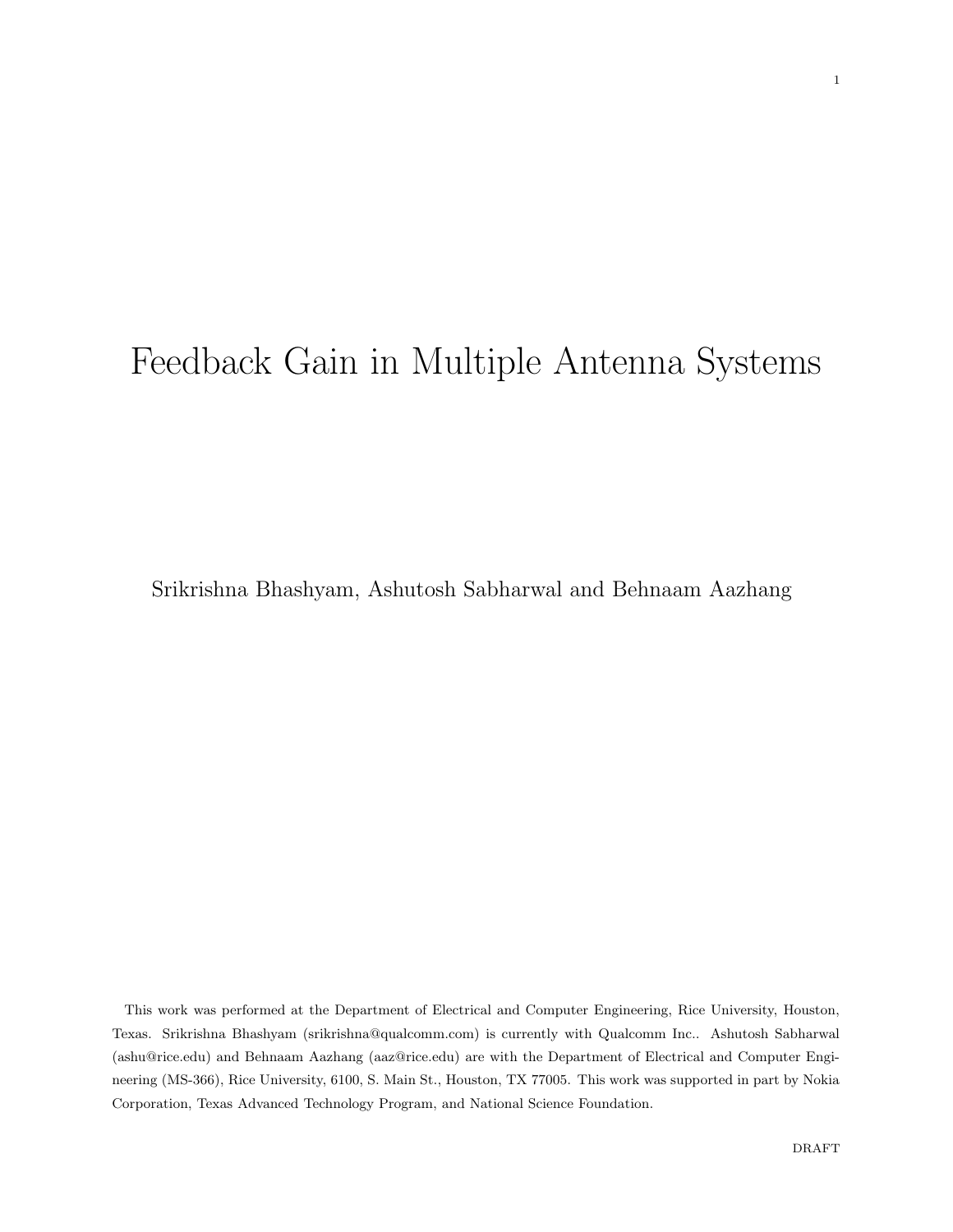#### Abstract

Multiple antenna transmission and reception have been shown to significantly increase the achievable data rates of wireless systems. However, most of the existing analysis assumes perfect or no channel information at the receiver and transmitter. The performance gap between these extreme channel assumptions is large and most practical systems lie in between. Therefore, it is important to analyze multiple antenna systems in the presence of partial channel information. In this paper, we upper bound the outage probability performance of multiple antenna systems with preamble-based channel estimation and quantized feedback. We design causal feedback and power control schemes to minimize this upper bound on outage probability. We consider the following practical issues in our analysis and design: (i) the channel information is imperfect both at the receiver and at the transmitter, and (ii) part of the total available resources for the system need to be used for estimation and feedback. Our results demonstrate that for block fading channels, sending a periodic preamble and causally receiving channel state information via a feedback channel can lead to substantial gains in the outage performance over any non-feedback scheme. Most of the gains achieved by perfect feedback can be achieved by very few bits of feedback. Furthermore, it is demonstrated that these outage probability gains can be translated into improvements in frame error rate performance of systems using space-time codes. Thus, implementing a power control, even at the cost of reduced spectral resources for the forward channel is beneficial for block fading channels.

### I. Introduction

Multiple antenna transmission and reception has been shown to provide significant gains in achievable data rates over single antenna systems for fading channels [1–4]. Most of the information theoretic analysis assumes that either the receiver is completely aware of fading coefficients [1], or both the transmitter and receiver have perfect knowledge of the channel coefficients [1,3,5], or neither the transmitter and receiver know the channel coefficients [2].

In [3], it has been shown that the outage performance with perfect channel information at the receiver and transmitter is significantly better compared to the case when only the receiver has perfect knowledge of the channel. However, practical systems seldom have perfect channel information. The channel has to be estimated at the receiver and fed back to the transmitter<sup>1</sup>. Some important consequences of this are (i) the channel information is imperfect both at the receiver and at the transmitter, and (ii) part of the total available resources for the system need to be used for estimation and feedback. Since none of these effects have been considered in [3], the outage probabilities calculated are only loose lower bounds

<sup>&</sup>lt;sup>1</sup>In slowly fading time-division duplex (TDD) systems, the channel measurement on the uplink can be used in the downlink.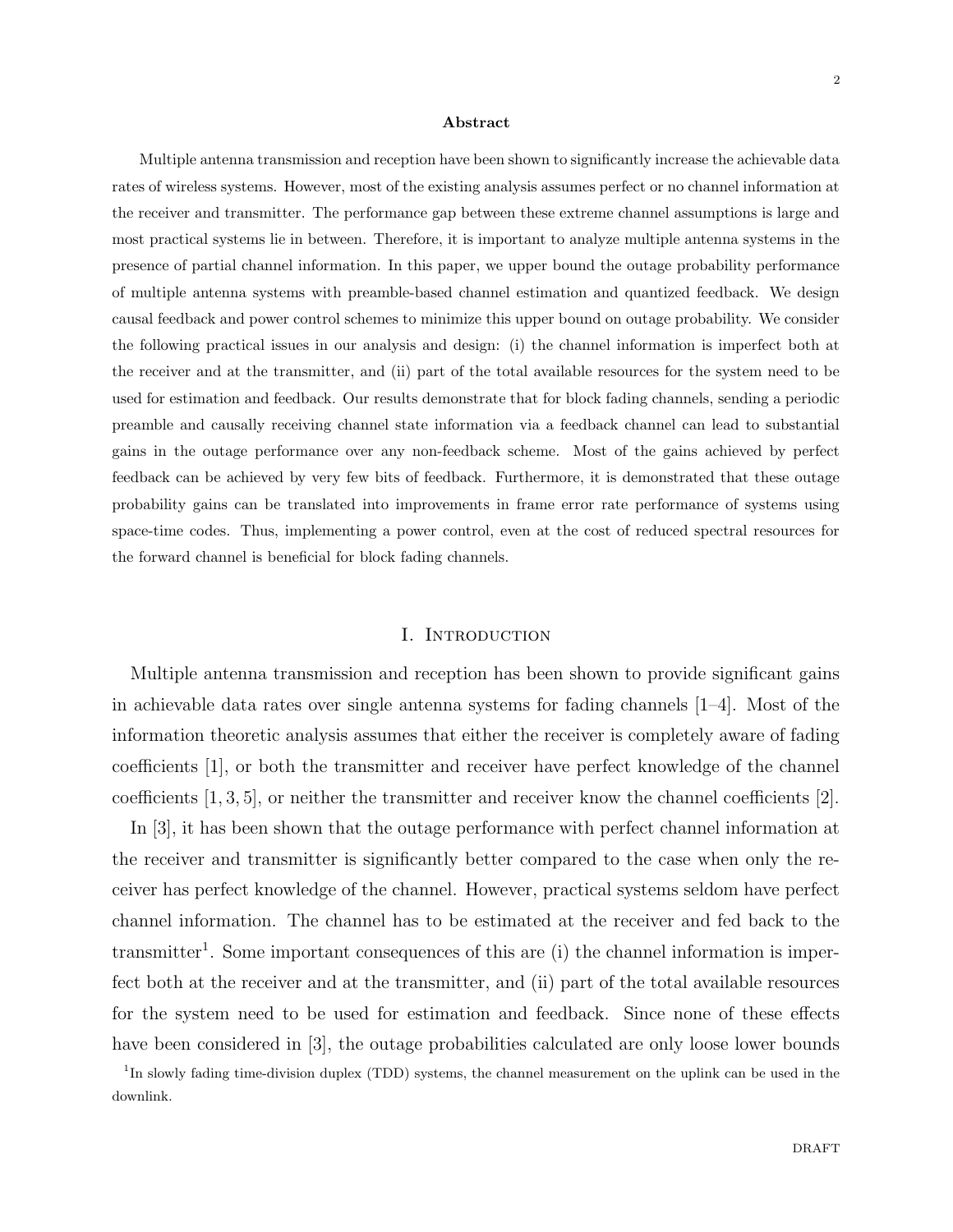on outage performance of systems with more practical assumptions on channel information and feedback. Feedback of perfect channel information has also been shown to significantly improve capacity of fading channels in [5]. For single antenna systems, power control and adaptive signaling have been studied in [6] to improve the rate for a given average bit error probability using perfect channel information at the transmitter.

Some results pertaining to imperfect channel information at the receiver [7] and transmitter [4,8,9] have also appeared. The effect of imperfect channel information at the receiver on capacity is studied in [7]. In [4] and [8], the effect of imperfect feedback on expected signal to noise ratio and capacity are studied and [9] studies the capacity of preamble-based systems with imperfect feedback. We study the outage performance of multiple antenna systems, instead of capacity, and consider the effect of imperfect channel information at the receiver as well as the transmitter and carefully account for the feedback resources in the total system design.

In this paper, we consider the outage performance of multiple antenna systems with preamble-based channel estimation and finite-rate quantized feedback under an average transmit power constraint. The resources used for the preamble and feedback are included as part of the total system resources<sup>2</sup>. We show that, in the presence of perfect channel information at the transmitter, the performance of power controlled space-time codes is much better than beamforming without power control for most cases of interest. Hence we limit our attention to power control without beamforming in this paper. First, we determine an upper bound on the performance of preamble-based systems with no feedback. Then, we determine the outage performance of a system with perfect channel information at the receiver and quantized feedback. Finally, we determine an upper bound on outage probability for preamble-based systems with quantized feedback. The upper bound on outage probability is then minimized over the choice of quantizer at the receiver and power control strategy at the transmitter. For 1-bit feedback, the jointly optimal quantizer and power control are evaluated analytically. For multiple bit feedback, the optimal power control strategy is analytically determined, and the quantizer is chosen by a numerical search. We show that significant gains can be achieved even with quantized feedback available from limited cooperation between the transmitter and receiver. In fact, the performance of a preamble-based system with 1-bit feedback is significantly better than a system with no feedback and perfect

<sup>&</sup>lt;sup>2</sup>Both transmitter and receiver are equipped with their own power source, hence the transmitter power constraint is not affected by the implementation of the feedback.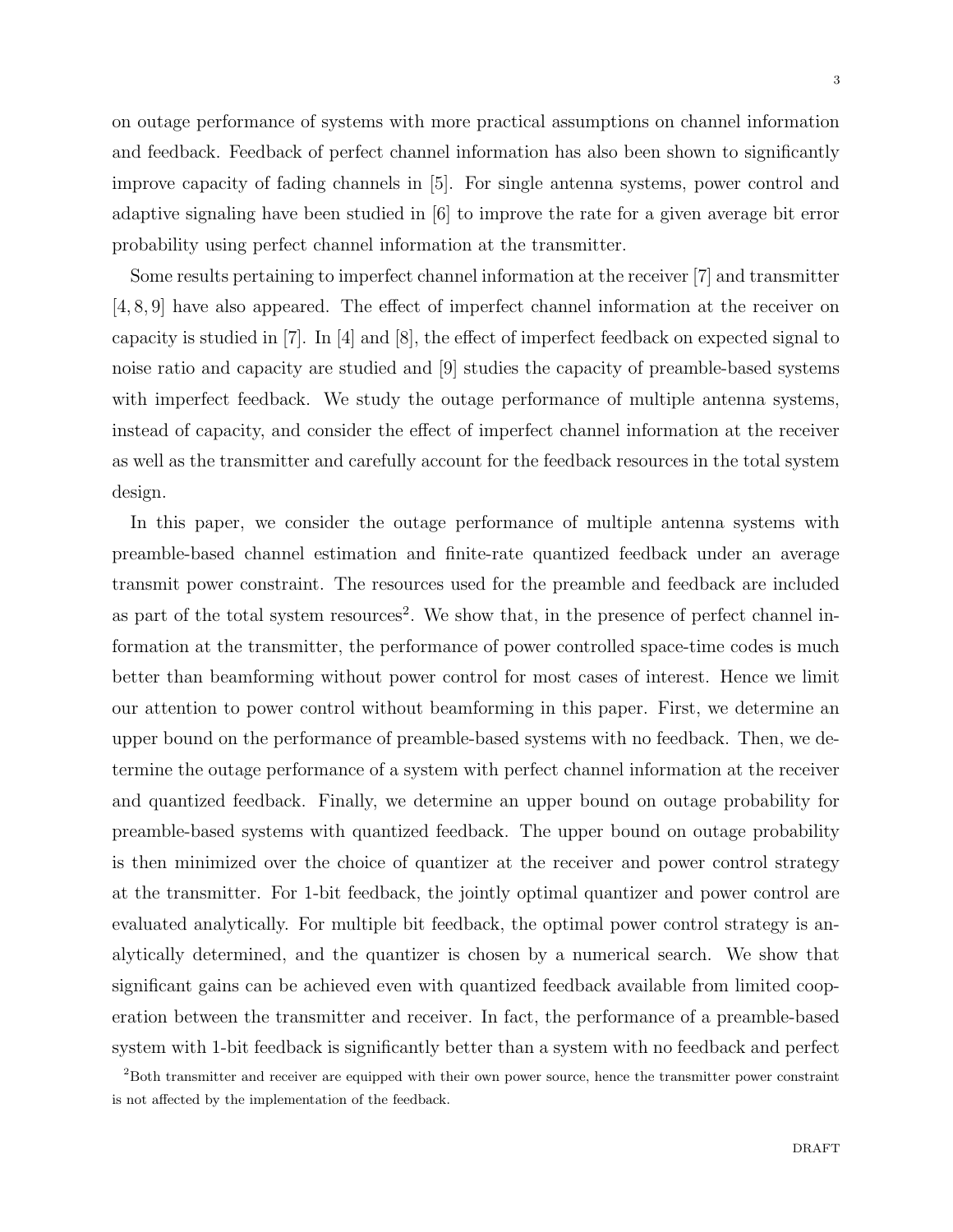channel information at the receiver.

Once we have evaluated the outage probability performance, we demonstrate how similar gains can be achieved in terms of the frame error rate of a multiple antenna system that uses space-time codes. The quantizer and power control strategies are designed for two illustrative space-time codes from [10] and [11]. We limit our attention to the practically important case of multiple transmit and single receive antenna. Due to size and battery power limitation, most of the current hand-held devices can accommodate only one antenna. Therefore, the proposed system can be applied to communication from base-station to mobile. Results pertaining to multiple receive antennas will be presented elsewhere. The effect of delay in the feedback path is also not considered in this paper. Delayed feedback can still be useful [12] if the channel is slowly time-varying, and its effect can be studied by understanding the correlation properties of the channel over the duration of the delay.

The rest of the paper is organized as follows. In Section II, we briefly describe the system and channel model, and in Section III, we review existing outage results with perfect channel information to motivate the rest of the paper. In Section IV, we evaluate the outage for preamble-based systems with quantized feedback and consider the effect of feedback errors in Section V. In Section VI, we demonstrate the use of feedback and power control with space-time codes. The numerical and simulation results are presented in Section VII and the conclusions are in Section VIII.

## II. System Model

We consider the independent and identically distributed (i.i.d.) block fading channel model of  $[1,2]$ . For a multiple antenna system with M transmit antennas and one receive antenna, this model leads to the following complex baseband representation of the received signal.

$$
y = \mathbf{h}\mathbf{x} + w,\tag{1}
$$

where **x** is the  $M \times 1$  vector of transmitted symbols, **h** is the  $1 \times M$  channel vector, w is the complex circularly symmetric additive white Gaussian noise and y is the received signal. As per the model, the channel vector is assumed to be constant for each transmission block of T symbols and changes independently from one block to another. The elements of the channel vector **h** and the noise w are circularly symmetric complex Gaussian distributed with zero mean and variance 1. The elements of h are also uncorrelated. The average power constraint on the transmissions can be expressed as  $\mathbb{E}[\mathbf{x}^H \mathbf{x}] \leq P$ .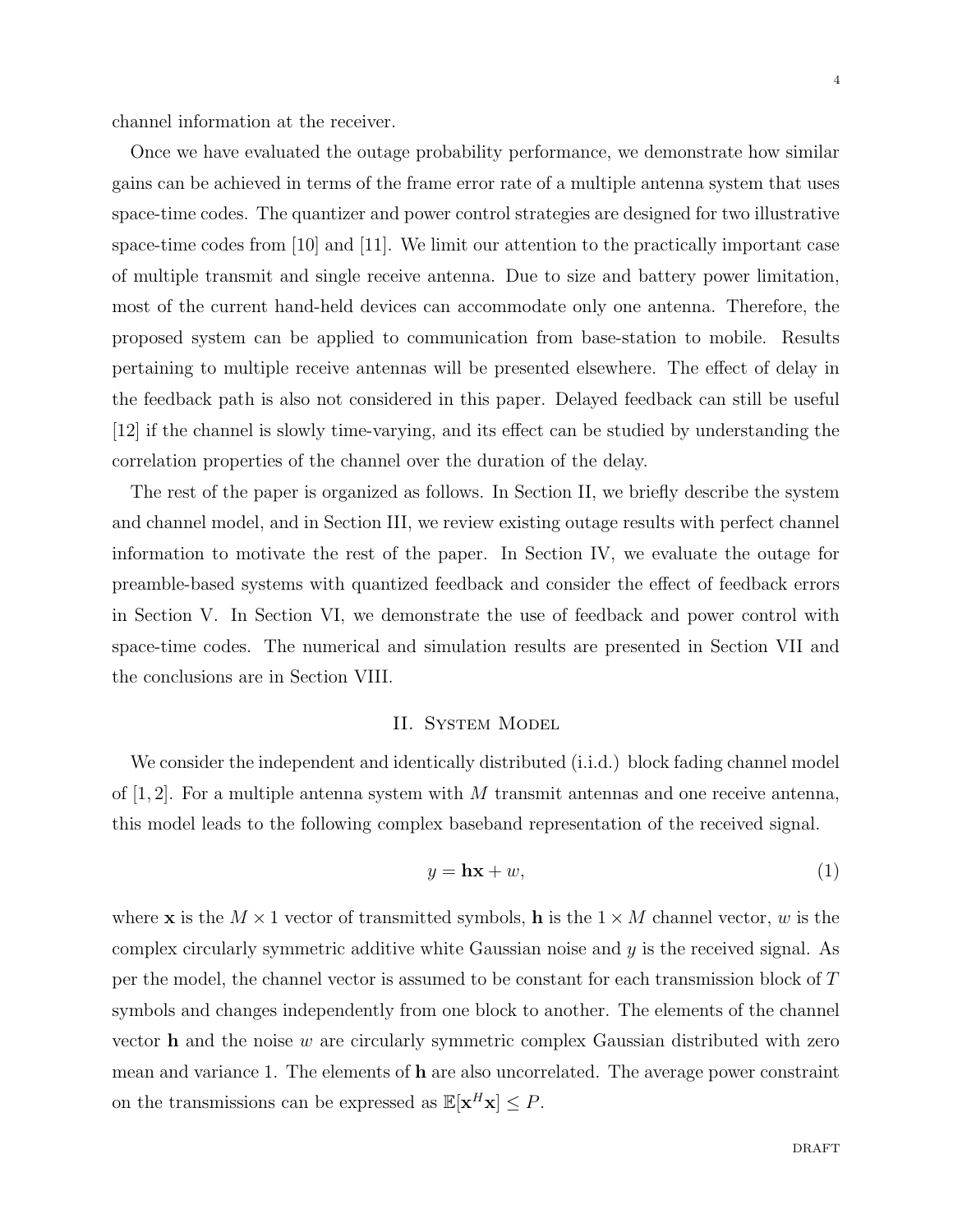#### III. Outage Probability with Perfect Channel Information

In this section, we will review some of the results on outage probability with perfect channel state information  $(1,13,14)$ . We will concentrate on the results for systems with only one receive antenna. These results act as lower bounds on the performance of practical systems with imperfect channel information evaluated in this paper. They also motivate the design of the power control and feedback schemes used in the rest of the paper. For simplicity, we will use the acronym CSIR to denote *channel state information at the receiver*, and CSIT to denote channel state information at the transmitter.

### A. Perfect CSIR

We first consider the case where the channel is known exactly at the receiver and not known at the transmitter. In this case, for a given channel realization h that is randomly chosen and with an average power constraint  $P$ , we can restrict ourselves to a zero-mean complex Gaussian input to maximize the mutual information between the input  $x$  and output  $y$  [1]. Given a choice of input such that  $\mathbb{E}[\mathbf{x}\mathbf{x}^H] = \mathbf{Q}$ , the mutual information (in nats/s/Hz) is given by

$$
I(\mathbf{x}; y|\mathbf{h}) = \log\left(1 + \mathbf{h}\mathbf{Q}\mathbf{h}^H\right) \tag{2}
$$

The minimum outage probability is then obtained by optimizing over Q, and is given by

$$
\Pi_{out}(R, P) = \inf_{\mathbf{Q}: \mathbf{Q} \ge 0, \text{tr}(\mathbf{Q}) \le P} \text{Prob}(\log(1 + \mathbf{h}_t \mathbf{Q} \mathbf{h}_t^H) < R),\tag{3}
$$

where  $h_t$  corresponds to the first t elements of h. For the single transmit and receive antenna case, it is easy to see that  $Q$  should be equal to  $P$ . For the multiple transmit antenna case with one receive antenna, the conjecture in  $[1]$  is that the optimal  $Q$  is diagonal with  $t$  $(1 \leq t \leq M)$  of the diagonal elements equal to  $P/t$  and the other elements equal to zero. With this conjecture, the outage probability is given by

$$
\Pi_{out}(R, P) = \min_{1 \le t \le M} \text{Prob}\left(\log\left(1 + \frac{P}{t}\mathbf{h}_t\mathbf{h}_t^H\right) < R\right). \tag{4}
$$

Since  $\mathbf{h} \sim \mathcal{CN}(\mathbf{0}, \mathbf{I})$ , it implies that the instantaneous channel signal to noise ratio,  $\gamma = \mathbf{h}_t \mathbf{h}_t^H$ , is chi-squared distributed with 2t degrees of freedom, and its probability density function is given by

$$
p_{\gamma}(\gamma) = \frac{1}{\Gamma(t)} \gamma^{t-1} e^{-\gamma}, \tag{5}
$$

where  $\Gamma(.)$  denotes the Gamma function. Thus, the outage probability can be obtained as  $\min_{1 \leq t \leq M} \text{Prob}(\gamma \leq t(e^R - 1)/P).$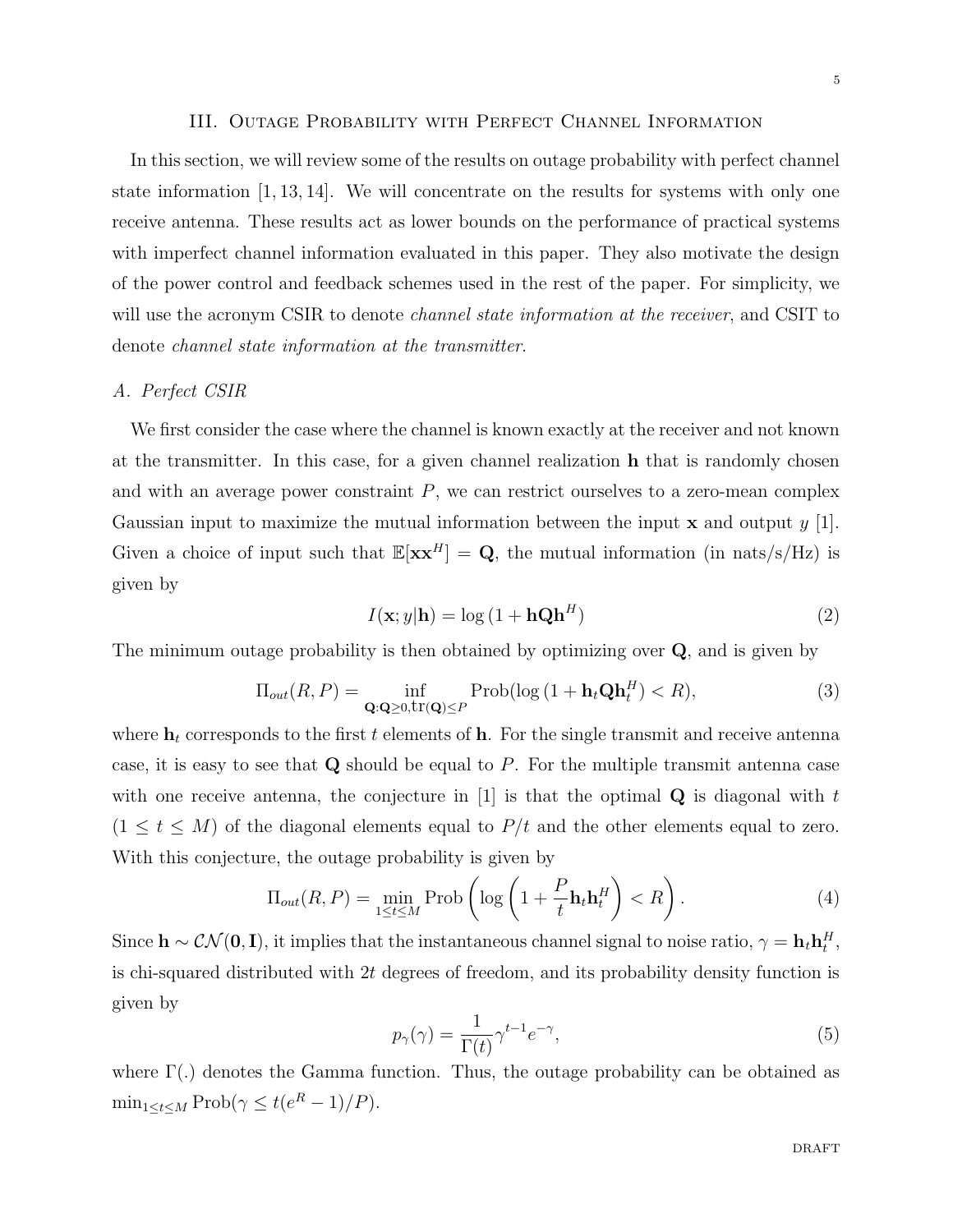## B. Perfect CSIR and CSIT

With perfect CSIT, the transmitter can use the knowledge of the channel realization in choosing  $Q$ . It was shown in [14], that the optimal transmission scheme for a general multiple transmit and receive antenna case is an optimal power control scheme concatenated with an optimal beamformer. The optimal beamforming technique directs the transmission along the direction given by  $\mathbf{h}^H/\sqrt{\mathbf{h}\mathbf{h}^H}$ . The optimal power control scheme determines the power along this direction,  $P(\mathbf{h},R)$ , based on the knowledge of the channel h and the transmission rate R. The average power constraint is imposed by ensuring that  $\mathbb{E}[P(\mathbf{h},R)] \leq P$ .

The received signal with optimal beamforming and power control is given by

$$
y = \sqrt{P(\mathbf{h}, R)} \sqrt{\mathbf{h} \mathbf{h}^H} x + w,\tag{6}
$$

where y is the signal at the receiver antenna,  $w$  is the additive complex Gaussian noise,  $x$  is the transmitted signal along the eigenvector direction (scalar in this case),  $M$  is the number of transmit antennas and  $P(h, R)$  is the power of the transmission. The mutual information is given by

$$
I(x; y | \mathbf{h}) = \log \left( 1 + P(\mathbf{h}, R) \mathbf{h} \mathbf{h}^H \right).
$$
 (7)

To avoid outage at a particular rate  $R$ , the power should be chosen as

$$
P(\mathbf{h}, R) = \frac{(e^R - 1)}{\gamma},\tag{8}
$$

where  $\gamma = \mathbf{h} \mathbf{h}^H$ . Since the power control should satisfy the average power constraint  $\mathbb{E}[P(\mathbf{h},R)] \leq P$ , the smallest threshold  $\gamma_0$  for  $\gamma$  is chosen such that the power constraint given by

$$
\int_{\gamma_0}^{\infty} \left( \frac{e^R - 1}{\gamma} \right) p_{\gamma}(\gamma) d\gamma \le P \tag{9}
$$

is satisfied. Thus, for a given rate, we find the threshold above which outage can be avoided while satisfying the power constraint. The minimum outage probability is, therefore, calculated as  $\mathcal{P}(\gamma < \gamma_0)$ .

The gains from beamforming and power control can be individually identified. The maximum mutual information with power control alone is given by

$$
I(x; y | \mathbf{h}) = \log \left( 1 + \frac{P(\mathbf{h}, R)}{M} \mathbf{h} \mathbf{h}^H \right),\tag{10}
$$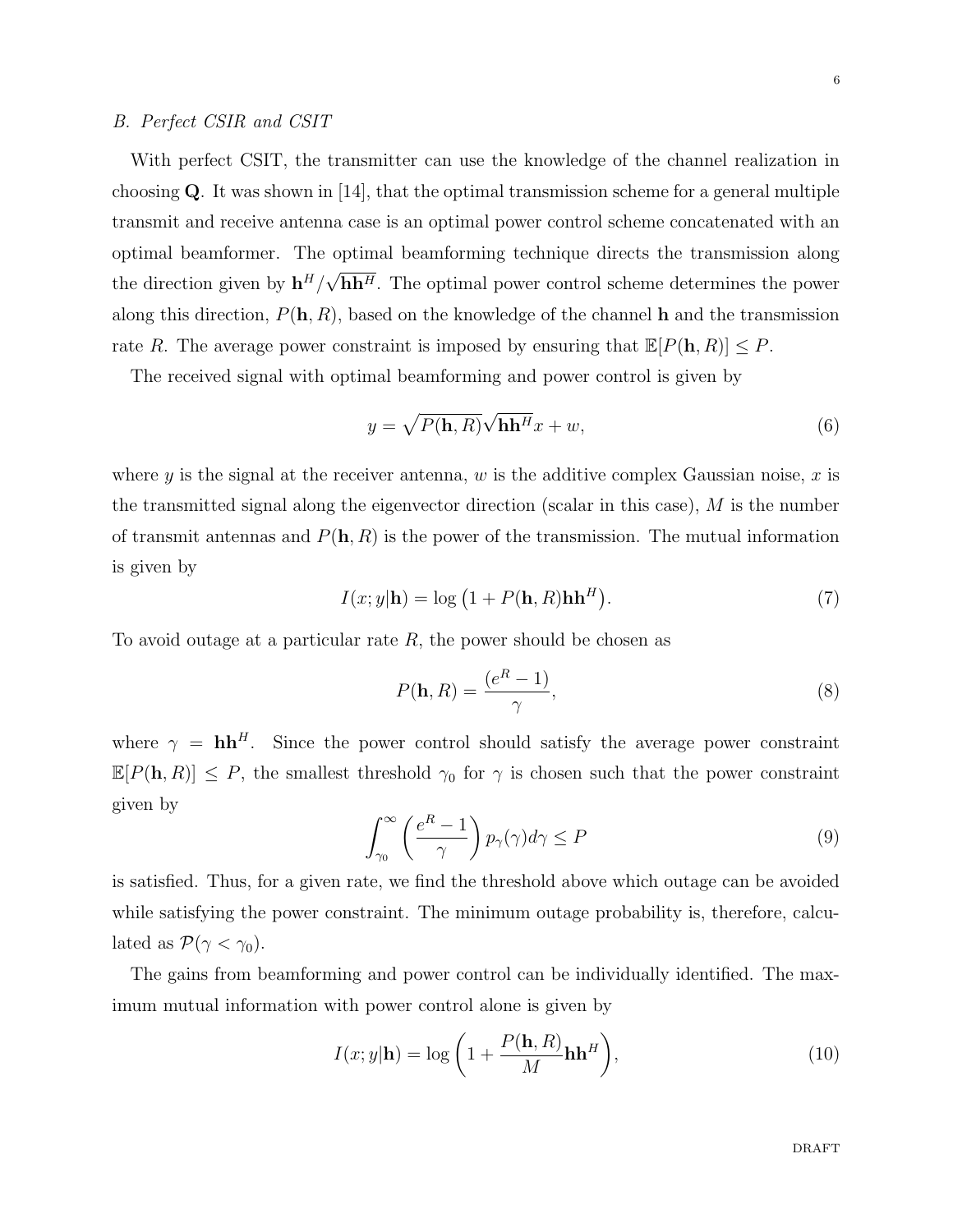where the power control is chosen as

$$
P(\mathbf{h}, R) = \frac{M(e^R - 1)}{\gamma},\tag{11}
$$

with the average power constraint imposed as above. The minimum outage probability, is calculated as  $\mathcal{P}(\gamma < \gamma_0)$ , with

$$
\int_{\gamma_0}^{\infty} \left( \frac{e^R - 1}{\gamma} \right) p_{\gamma}(\gamma) d\gamma \le \frac{P}{M}.
$$
\n(12)

The maximum mutual information with beamforming alone is given by

$$
I(x; y | \mathbf{h}) = \log (1 + P \mathbf{h} \mathbf{h}^H).
$$
\n(13)

The outage performance of all of the above three scenarios: power control and beamforming, power control only, and beamforming only are compared with each other and with the perfect CSIR case in Figures 2 and 3. From the above expressions and the result in Figures 2 and 3, we see that significant gains in outage performance can be achieved with feedback. Specifically, we can make the following observations:

1. For multiple antenna systems, even zero outage can be achieved [3] with perfect CSIR and CSIT (perfect feedback) for nonzero transmission rates. With power control and beamforming, zero outage is achieved for rates less than  $log(1 + P(M - 1))$ . With power control only, zero outage can be achieved for rates less than  $log(1 + P(M-1)/M)$ . However, zero outage can never be achieved without feedback or with beamforming alone irrespective of the number of transmit antennas. Even when the outage is non-zero, the outage performance of all systems with feedback are significantly lower than the system with no feedback (for example, see outage in Figure 3 for  $R = 5$  bits/s/Hz); see Section VII for more details.

2. Power control provides significant gains in performance compared to the no feedback case. The decay in outage probability with increasing  $P$  is much faster with power control. This is very significant as long as the number of antennas is not too large (for example, in Figure 2 where  $M = 4$ , to achieve an outage of  $10^{-4}$ , we need 17-18 dB of power with just perfect CSIR but we need only 6 dB with power control.).

3. Beamforming provides a constant gain of  $log(M)$  dB, where M is the number of transmit antennas, and does not improve the decay rate of outage probability with  $P$ . This gain becomes more significant than the gain from only power control for large number of antennas, but it requires substantially more feedback information (M parameters instead of 1).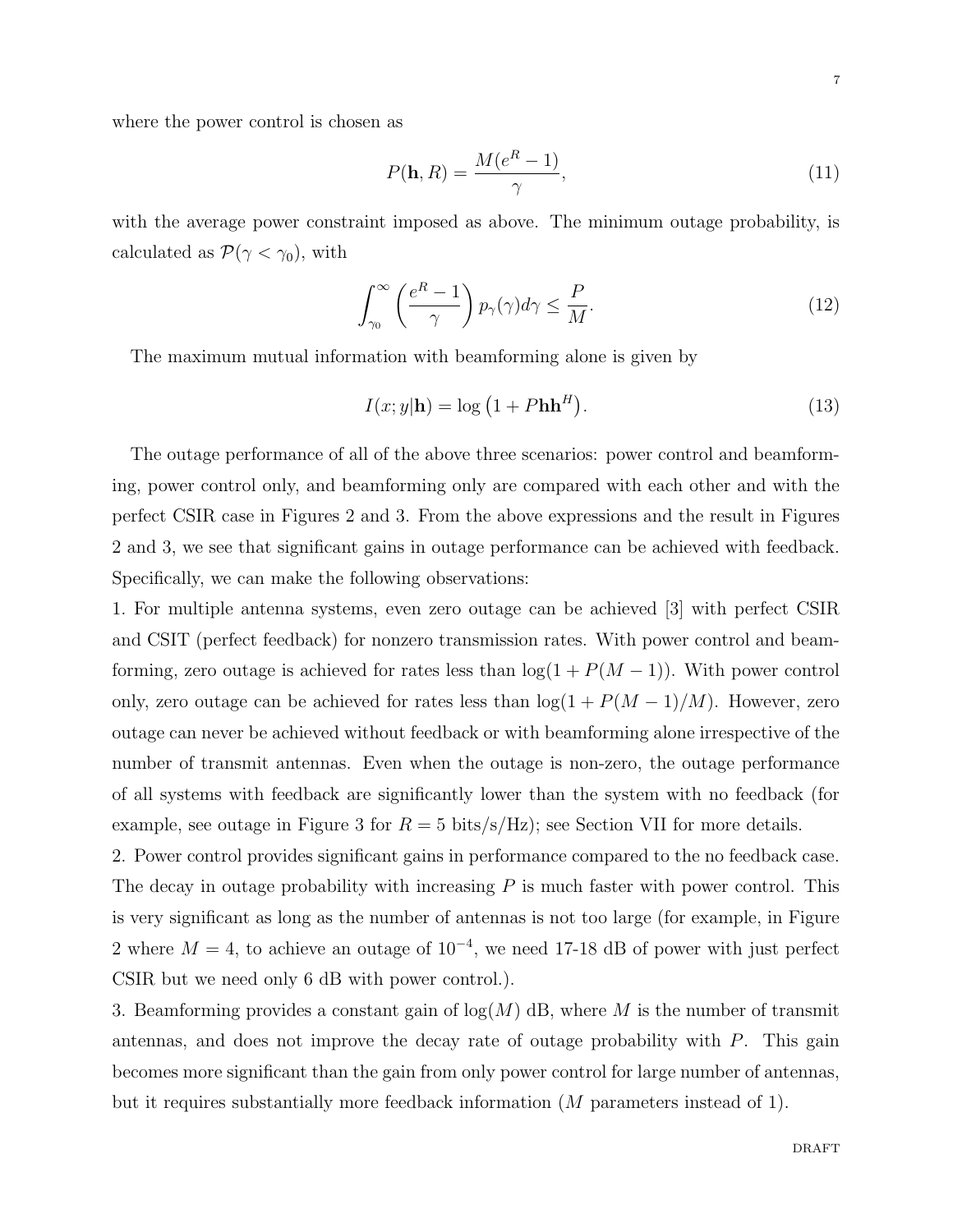Thus, considering the significant potential performance improvement provided by feedback, it now becomes important to understand and evaluate the gains achievable when perfect channel feedback is not possible and limited resources are available for feedback. In the next section, we evaluate the outage performance in the presence of partial feedback, and illustrate significant achievable gain. Since we concentrate on systems with limited feedback resources (mainly 1 or 2 bits of feedback), we restrict our attention to power control only. Thus, for the rest of paper, we will use the outage probability with power control only as the lower bound for comparison. Beamforming can be taken advantage of when more feedback is available. For reasonably small number of antennas and limited feedback, the potential gain from power control is significant. The use of beamforming in the presence of complete and partial feedback are studied in [4,8,15–17].

## IV. Outage Probability with Imperfect Channel Information

Practical wireless communication systems seldom have perfect channel information at the transmitter or receiver. Channel information is usually estimated and hence has an error associated with it. Moreover, part of the available resources may have to be spent to obtain this channel information. In this section, we will analyze the effect of imperfect channel information on the outage performance of multiple antenna systems. We will analyze the following three cases: preamble-based CSIR with no feedback, perfect CSIR with quantized feedback and preamble-based CSIR with quantized feedback. The first case studies the effect of channel estimation error at the receiver in the absence of feedback. The second case studies the effect of partial (quantized) channel information at the transmitter assuming perfect CSIR. Finally, the analysis methods of the first two simpler problems are combined to obtain an outage probability bound for a system with imperfect CSIR and quantized feedback.

#### A. Preamble-based CSIR with No Feedback

In this section, we will derive an upper bound for the outage probability of multiple antenna systems using preamble-based channel estimation schemes. For an M transmit antenna system with one receive antenna, there are  $M$  unknown channel coefficients to be estimated. Thus, at least M independent measurements are needed to obtain finite variance estimates of the  $M$  unknown channel coefficients. A simple preamble-based method of obtaining channel estimates is to transmit the  $i^{th}$  preamble symbol over the  $i^{th}$  antenna during the  $i^{th}$  symbol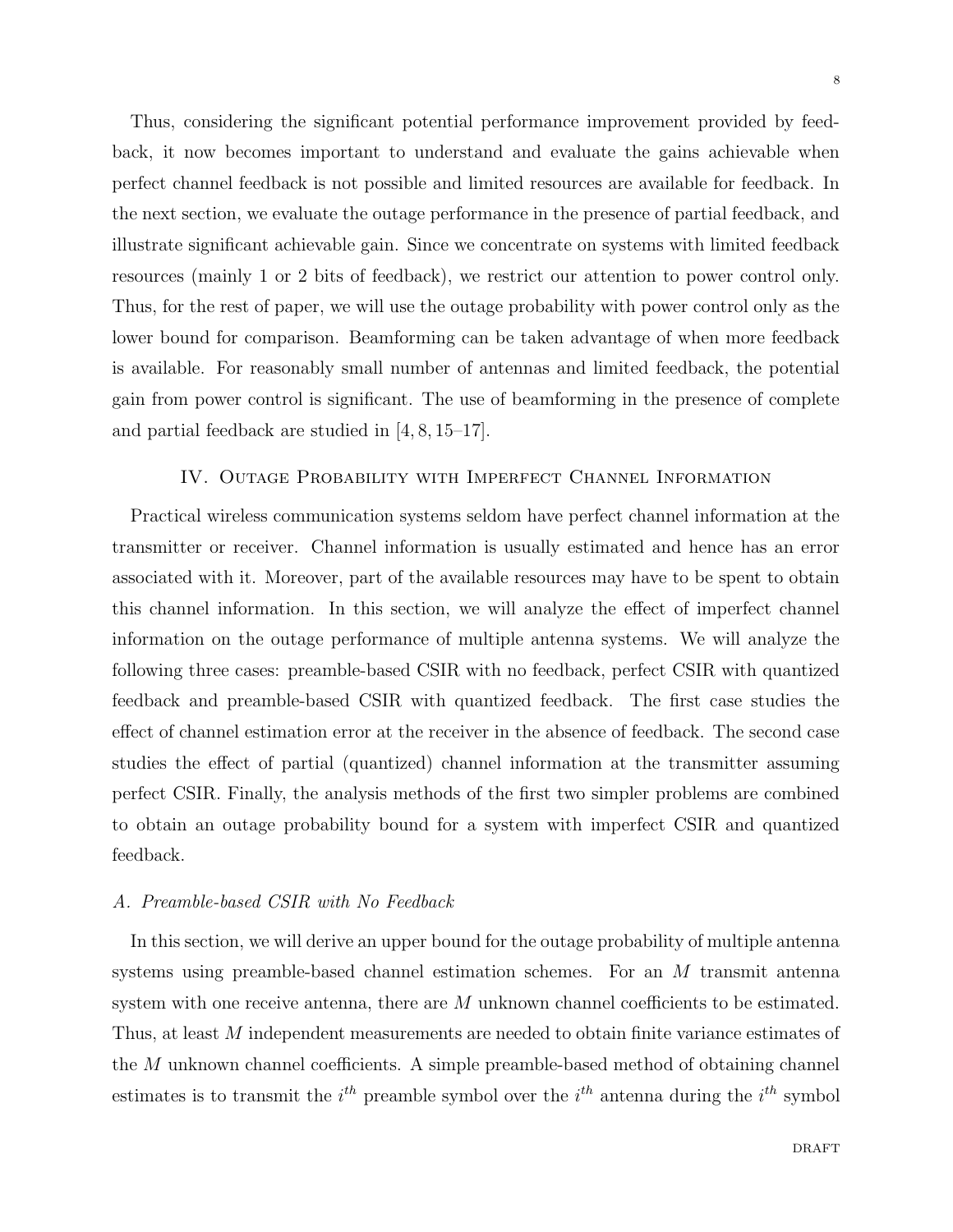duration  $(1 \leq i \leq M)$ . Thus, after M transmissions, the receiver has an estimate of all the channel coefficients with finite variance. In order to reduce estimation error variance, we can either increase the preamble duration or use more power during the preamble transmission than during data transmission. Since the mutual information decreases logarithmically in power and linearly in time, we choose to transmit the least number of symbols during the preamble and adjust the power to improve estimation.

Let the power of each transmitted preamble symbol be  $P_t/M$ . We choose the channel estimate to be the minimum mean squared error (MMSE) channel estimate. It is given by  $|18|$ 

$$
\hat{\mathbf{h}} = \frac{\sqrt{P_t/M}}{P_t/M + 1} \left( \sqrt{\frac{P_t}{M}} \mathbf{h} + \mathbf{n} \right),\tag{14}
$$

where **n** is the  $M \times 1$  complex Gaussian vector of the additive noise observed in the channel during the M preamble symbol periods. The MMSE estimate has the following two properties:

$$
E[\mathbf{h}|\hat{\mathbf{h}}] = \hat{\mathbf{h}},\tag{15}
$$

and

$$
E[||\mathbf{h} - \hat{\mathbf{h}}||^2|\hat{\mathbf{h}}] = \frac{1}{\frac{P_t}{M} + 1} = \gamma_p^2.
$$
 (16)

The property in (15) is important and will be used later in order to derive the upper bound on outage probability.

From the system model, we have

$$
y = \mathbf{h}\mathbf{x} + w = \hat{\mathbf{h}}\mathbf{x} + (\mathbf{h} - \hat{\mathbf{h}})\mathbf{x} + w = \hat{\mathbf{h}}\mathbf{x} + \hat{w}.
$$
 (17)

We will derive a lower bound for  $I(x; y|h)$  and use that to get the upper bound on outage probability. This bound is derived in a manner similar to that in [19] where single antenna fading channels with imperfect channel information are studied. The analysis in [7] is also related to our analysis. First, we restrict ourselves to the use of Gaussian codebooks, i.e., we choose x to be zero-mean complex Gaussian with independent and identically distributed components of variance  $P_d/M$ . Any upper bound on the achievable outage probability in this case with also be an upper bound on the minimum outage probability achievable with arbitrary codebooks.

Then, we can show that

$$
E[\hat{w}\mathbf{x}^H|\hat{\mathbf{h}}] = 0\tag{18}
$$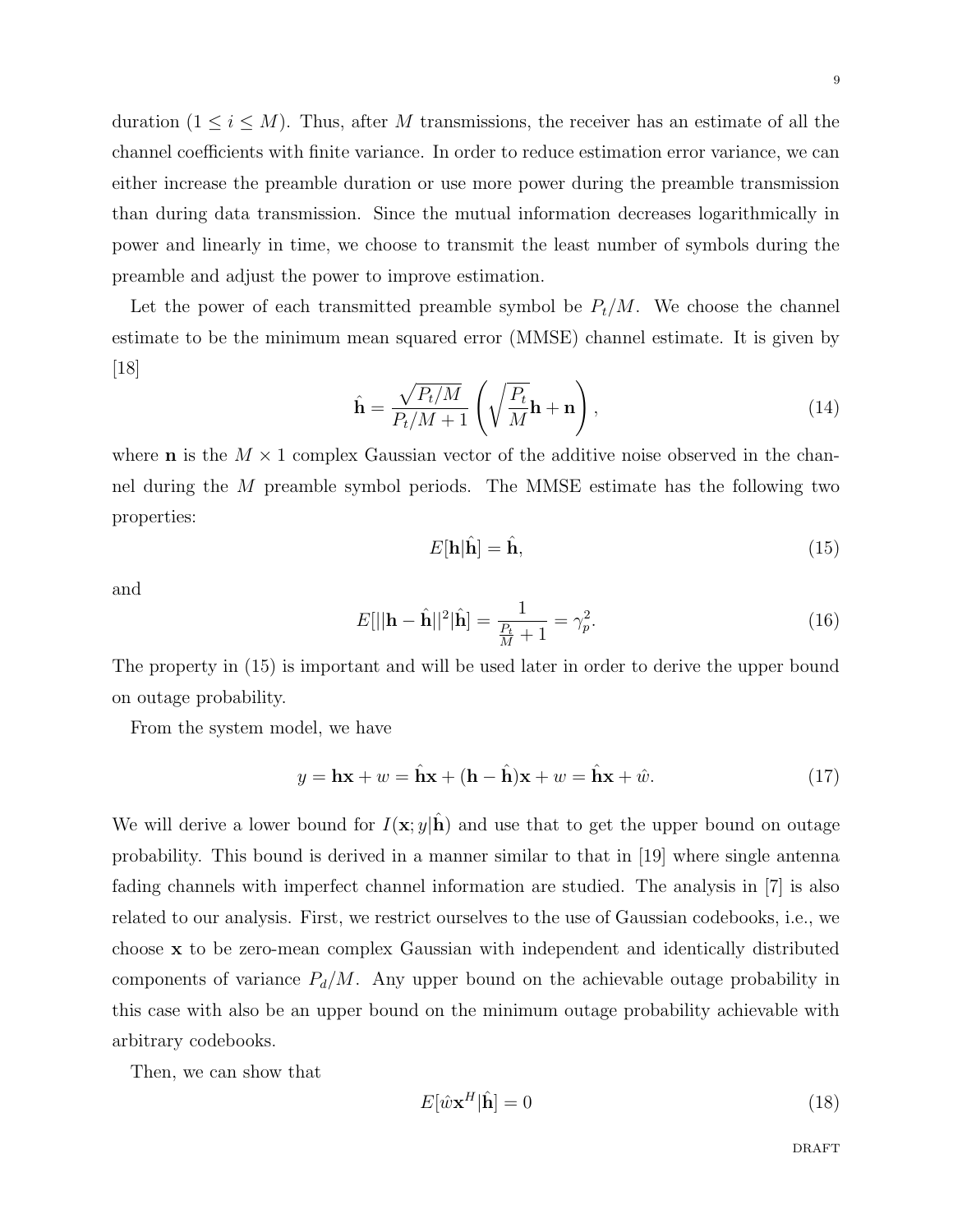in the following manner using (15) and the fact that  $x$  is independent of  $(h, h)$ .

$$
E[\hat{w} \mathbf{x}^{H} | \hat{\mathbf{h}}] = E[((\mathbf{h} - \hat{\mathbf{h}})\mathbf{x} + w)\mathbf{x}^{H} | \hat{\mathbf{h}}]
$$
  
\n
$$
= E[(\mathbf{h} - \hat{\mathbf{h}})\mathbf{x}\mathbf{x}^{H} | \hat{\mathbf{h}}]
$$
  
\n
$$
= E[(\mathbf{h} - \hat{\mathbf{h}})| \hat{\mathbf{h}}].E[\mathbf{x}\mathbf{x}^{H} | \hat{\mathbf{h}}]
$$
  
\n
$$
= 0.E[\mathbf{x}\mathbf{x}^{H} | \hat{\mathbf{h}}]
$$
  
\n
$$
= 0.
$$
 (19)  
\n(19)

We can also lower bound the mutual information,  $I(\mathbf{x}; y|\hat{\mathbf{h}})$ , as follows.

$$
I(\mathbf{x}; y|\hat{\mathbf{h}}) = H(\mathbf{x}|\hat{\mathbf{h}}) - H(\mathbf{x}|y, \hat{\mathbf{h}})
$$
  
=  $H(\mathbf{x}|\hat{\mathbf{h}}) - H(\mathbf{x} - \mathbf{g}y|y, \hat{\mathbf{h}})$   
 $\geq H(\mathbf{x}|\hat{\mathbf{h}}) - H(\mathbf{x} - \mathbf{g}y|\hat{\mathbf{h}}).$  (20)

In the second step, the addition of any term dependent only on  $y$  and  $\hat{\mathbf{h}}$  will not alter the entropy. In the above case we use  $gy$ , where  $g$  is a vector that we will choose later. The inequality in the third step follows from the fact that

$$
H(\mathbf{x} - \mathbf{g}y|y, \hat{\mathbf{h}}) \le H(\mathbf{x} - \mathbf{g}y|\hat{\mathbf{h}}).
$$

For any zero-mean random vector **x** with  $E[\mathbf{x} \mathbf{x}^H] = Q$ , we have [1]

$$
H(\mathbf{x}) \leq \log(\det(\pi e Q)),
$$

with equality when **x** is proper complex Gaussian. Therefore, we get

$$
I(\mathbf{x};y|\hat{\mathbf{h}}) \ge \log(\det(\pi e Q)) - \log(\det(\pi e E[(\mathbf{x} - \mathbf{g} y)(\mathbf{x} - \mathbf{g} y)^H|\hat{\mathbf{h}}])).
$$

We scale the lower bound by  $(T - M)/T$  in order to account for the preamble symbols used to obtain the channel estimate.

$$
I(\mathbf{x};y|\hat{\mathbf{h}}) \ge \frac{T-M}{M} \left[ \log(\det(\pi eQ)) - \log(\det(\pi eE[(\mathbf{x} - \mathbf{g}y)(\mathbf{x} - \mathbf{g}y)^H|\hat{\mathbf{h}}])) \right].
$$
 (21)

Our final step in deriving the bound is to choose the appropriate g to use in (21). We choose **g** to be the MMSE estimator of **x** from  $y$  given **h**.

$$
\mathbf{g} = \frac{\frac{P_d}{M}\hat{\mathbf{h}}}{\frac{P_d}{M}\hat{\mathbf{h}}\hat{\mathbf{h}}^H + E[|\hat{w}|^2|\hat{\mathbf{h}}]}.
$$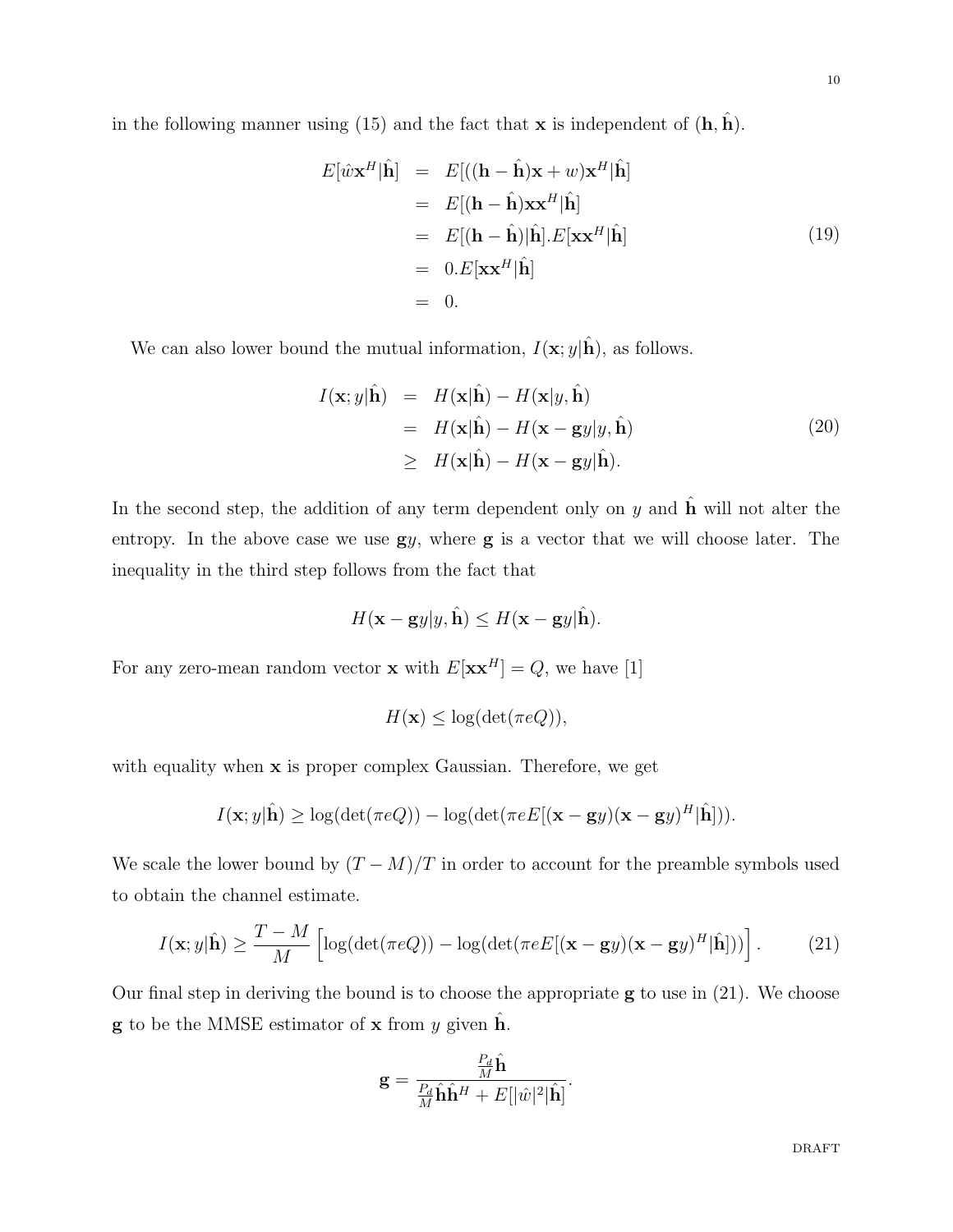For this choice of g, we get

$$
E[(\mathbf{x}-\mathbf{g}y)(\mathbf{x}-\mathbf{g}y)^H|\hat{\mathbf{h}}] = Q\left(I - \frac{\frac{P_d}{M}\hat{\mathbf{h}}^H\hat{\mathbf{h}}}{\frac{P_d}{M}\hat{\mathbf{h}}\hat{\mathbf{h}}^H + E[|\hat{w}|^2|\hat{\mathbf{h}}]}\right).
$$

Substituting this back in (21), we have the lower bound

$$
I(\mathbf{x}; y | \hat{\mathbf{h}}) \ge \frac{T - M}{T} \log \left( 1 + \frac{P_d \hat{\mathbf{h}} \hat{\mathbf{h}}^H}{M (1 + \gamma_p^2 P_d)} \right). \tag{22}
$$

The details of substitution of **g** in (21) to get the lower bound are in Appendix A.

The lower bound on the mutual information translates into an upper bound for the outage probability as follows:

$$
\Pi_{out}(R, P) \le \text{Prob}\left(\frac{T - M}{T} \log \left(1 + \frac{P_d}{M(1 + \gamma_p^2 P_d)} \hat{\mathbf{n}} \hat{\mathbf{n}}^H\right) < R\right). \tag{23}
$$

The upper bound can be minimized over the data power  $P_d$  to obtain a tighter upper bound. Using the relation,  $P_t + (T - M)P_d = P$ , the value of  $P_d$  that minimizes the bound can be shown to satisfy the quadratic equation  $aP_d^2 + bP_d + c = 0$ , where  $a = (T - M)(T - 2M)$ ,  $b = -2(T - M)(TP + M)$  and  $c = (TP + M)TP$ . From the two solutions to this quadratic equation, we choose the solution that yields positive solutions to the preamble and data powers, *i.e.*,  $P_t$ ,  $P_d \geq 0$ .

This upper bound on outage probability is calculated in Section VII and the outage probability with perfect CSIR acts as the lower bound. The upper bound is calculated for the following cases: (i) equal training and data power, and (ii) optimized training and data power. The results show that the proper choice of training and data power significantly improves the outage performance. It can also be seen that for a fixed M (number of transmit antennas), the upper bound approaches the perfect CSIR performance as the block length  $T$  increases [9].

## B. Perfect CSIR and Quantized Feedback

In this section, we evaluate the outage probability of a multiple transmit antenna system with perfect CSIR and quantized feedback. As mentioned in Section III-B, we concentrate on power control. Therefore, the feedback is obtained by quantizing  $\gamma = \mathbf{h} \mathbf{h}^H$ . Specifically, the use of optimal power control without beamforming and a choice of  $Q = I$ , gives

$$
y = \sqrt{\frac{P(\mathbf{h}, R)}{M}} \mathbf{h} \mathbf{x} + w,\tag{24}
$$

DRAFT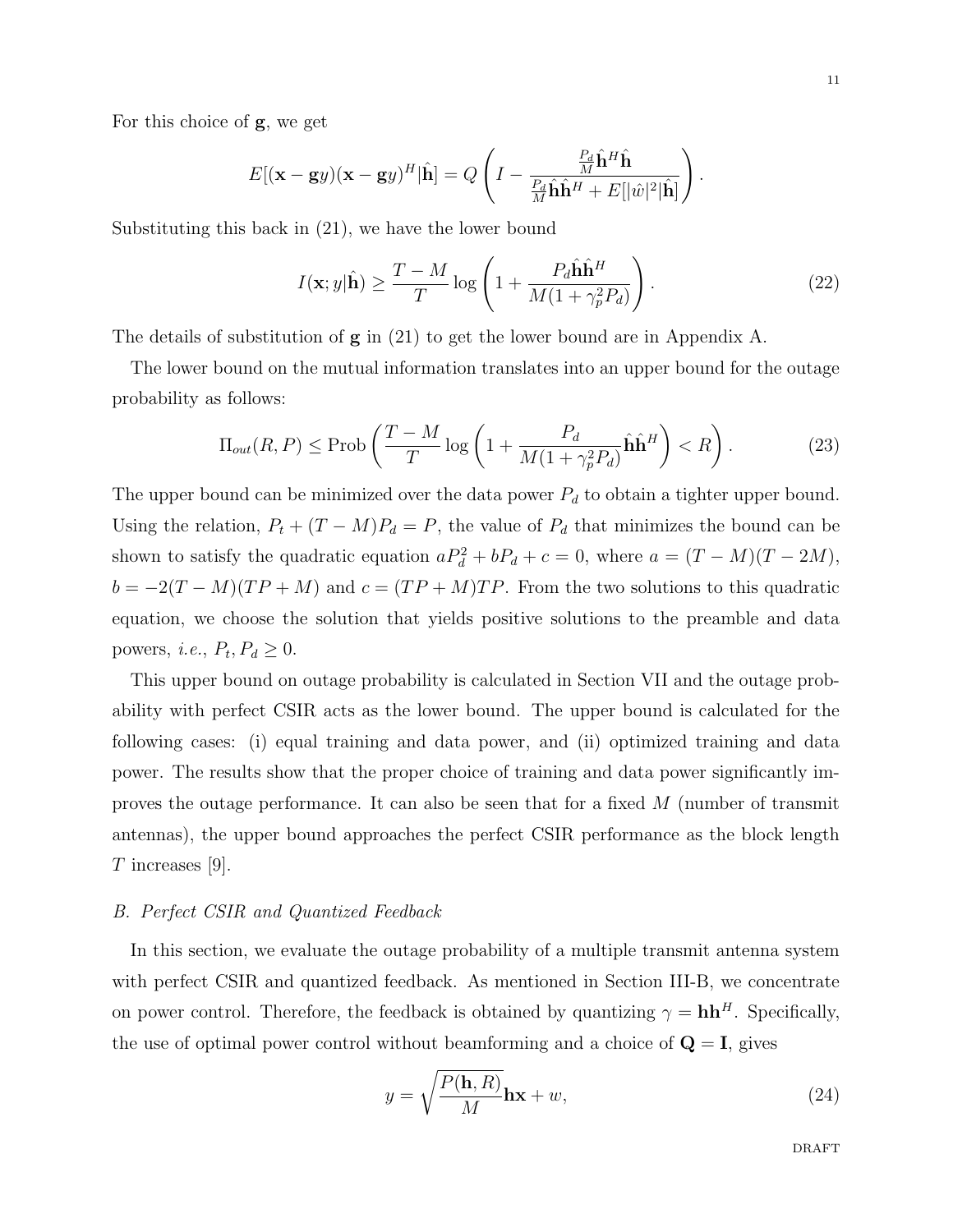and

$$
I(\mathbf{x}; y | \mathbf{h}) = \log \left( 1 + \frac{P(\mathbf{h}, R)}{M} \mathbf{h} \mathbf{h}^H \right).
$$
 (25)

The optimal power control in Section III-B assumes the exact knowledge of  $\gamma$ . In this section, we will use quantized  $\gamma$  and use a simple form of power control  $P(\mathbf{h},R) = Pf(\gamma)$ , where  $f(\gamma)$ is a function that captures the effect of quantization and power control. Figure 1 describes the function  $f(\gamma)$  and introduces the various quantizer and power control parameters. We denote the  $2^q - 1$  thresholds of the quantizer as  $\gamma_0, \gamma_1, \ldots, \gamma_{2^q-2}$  with  $\gamma_0 \leq \gamma_1 \leq \ldots \leq \gamma_{2^q-2}$ . The  $B = 2^q$  quantizer bins are  $[0, \gamma_0), [\gamma_0, \gamma_1), \ldots, [\gamma_{B-2}, \infty)$ . The power control scheme is the piecewise constant function that determines the transmitted power corresponding to each of these bins. The transmit power corresponding the B bins are denoted by  $\alpha_1 P$ ,  $\alpha_2 P$ ,  $\ldots$ ,  $\alpha_B P$ , where P is the average power constraint. In order to satisfy the power constraint,  $f(\gamma)$  should be chosen such that  $\mathbb{E}[f(\gamma)] = 1$ . Substituting for  $P(\mathbf{h}, R)$  in (25), the outage probability is written as

$$
\Pi_{out}(R, P) = \text{Prob}\left(\log\left(1 + \frac{Pf(\gamma)}{M}\mathbf{h}\mathbf{h}^H\right) < R\right). \tag{26}
$$

The parameters of  $f(\gamma)$ , i.e., the thresholds  $\{\gamma_i\}_{i=0}^{2^q-2}$  for the quantizer and the associated power levels  $\{\alpha_i\}_{i=1}^{2^q}$ , are chosen to minimize outage while satisfying the average power constraint. For the 1-bit feedback case  $(q = 1)$ , the optimal quantizer and power control can be obtained analytically. For a general  $q > 1$ , it seems impossible to obtain the jointly optimal choice of all the parameters analytically. However, we can find the optimal power control for a fixed quantizer, i.e., fixed  $\{\gamma_i\}_{i=0}^{2^q-2}$ . The best quantizer is chosen by searching over a search set of quantizers. The optimal power control scheme for a  $q$ -bit quantizer will be described in Section IV-B.1 and the jointly optimal power control and quantizer for 1-bit feedback will be presented in Section IV-B.2.

## B.1 Power Control for Quantized Feedback

In this section, we determine the optimal power control scheme given  $q$ -bit quantized feedback of  $\gamma$ , i.e., we find the optimal  $\{\alpha_i\}_{i=1}^{2^q}$  given  $\{\gamma_i\}_{i=0}^{2^q-2}$ .

First, we note that the optimal power control scheme has the following properties:

1.  $\alpha_i > 0$  only if zero outage is achievable in all bins  $[\gamma_{i-1}, \gamma_i)$ ,  $[\gamma_i, \gamma_{i+1})$ , ...,  $[\gamma_{B-2}, \infty)$ . This property states that since it requires lower power to avoid outage for larger  $\gamma$ , it is always better to allocate power to the bins corresponding to larger SNR,  $\gamma$ , before using any power for the bins corresponding to lower SNR,  $\gamma$ .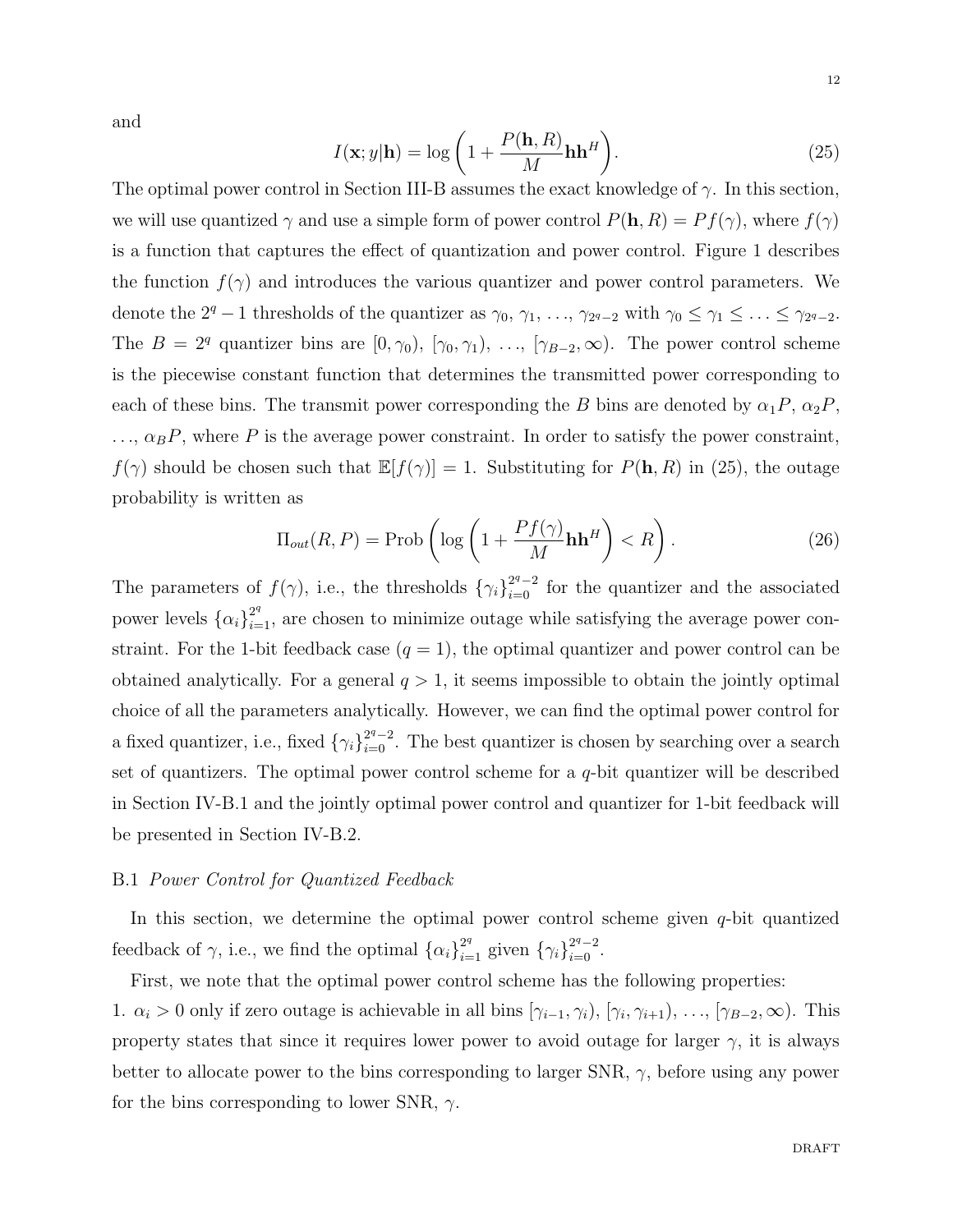$$
\alpha_i = \min\left(\frac{(e^R - 1)M}{P\gamma_{i-2}}, \frac{P_{rem}}{P}\right),\tag{27}
$$

where  $P_{rem}$  is the power remaining under the power constraint after  $\alpha_j$  has been determined for all  $j > i$ . For  $i = 1$ ,  $\alpha_1 = P_{rem}/P$ . This property states that we need to allocate the minimum power needed to avoid outage in each bin. When there is not enough power to avoid outage completely, we should use all of the remaining power.

Then, using the above properties, the optimal power control scheme is obtained using the following procedure.

**Step 1.** Set  $P_{rem} = P$ . Step 2. Set  $j = B$ . **Step 3.** Find  $\alpha_i$  using

$$
\alpha_j = \min\left(\frac{(e^R - 1)M}{P\gamma_{j-2}}, \frac{P_{rem}}{P}\right).
$$

Step 4. Set  $P_{rem} = P_{rem} - \alpha_j P$ .

**Step 5.** While  $j > 1$ , set  $j = j - 1$  and repeat steps 3 and 4.

Finally, we note an interesting fact that for the above quantizer, the outage can never be zero with finite number of bits used for feedback. This is because the power allocated to each quantizer bin has to be finite to satisfy the power constraint since the probability of each quantizer bin is nonzero. As a result, there is always a nonzero positive number  $\gamma_{min}$  such that for  $\gamma \leq \gamma_{min}$  there is always an outage and the outage probability, which is Prob( $\gamma \leq \gamma_{min}$ ), is nonzero. We conjecture that this result is true for an arbitrary quantizer.

### B.2 Optimal Quantizer and Power Control for 1-bit Feedback

For 1-bit feedback, the function  $f(\gamma)$  can be written as

$$
f(\gamma) = \begin{cases} \alpha_1 & \gamma \le \gamma_0 \\ \alpha_2 & \gamma > \gamma_0 \end{cases} . \tag{28}
$$

Using (26), the outage probability can be written as

$$
\Pi_{out} = \text{Prob}\left(\gamma f(\gamma) \le \frac{(e^R - 1)M}{P}\right). \tag{29}
$$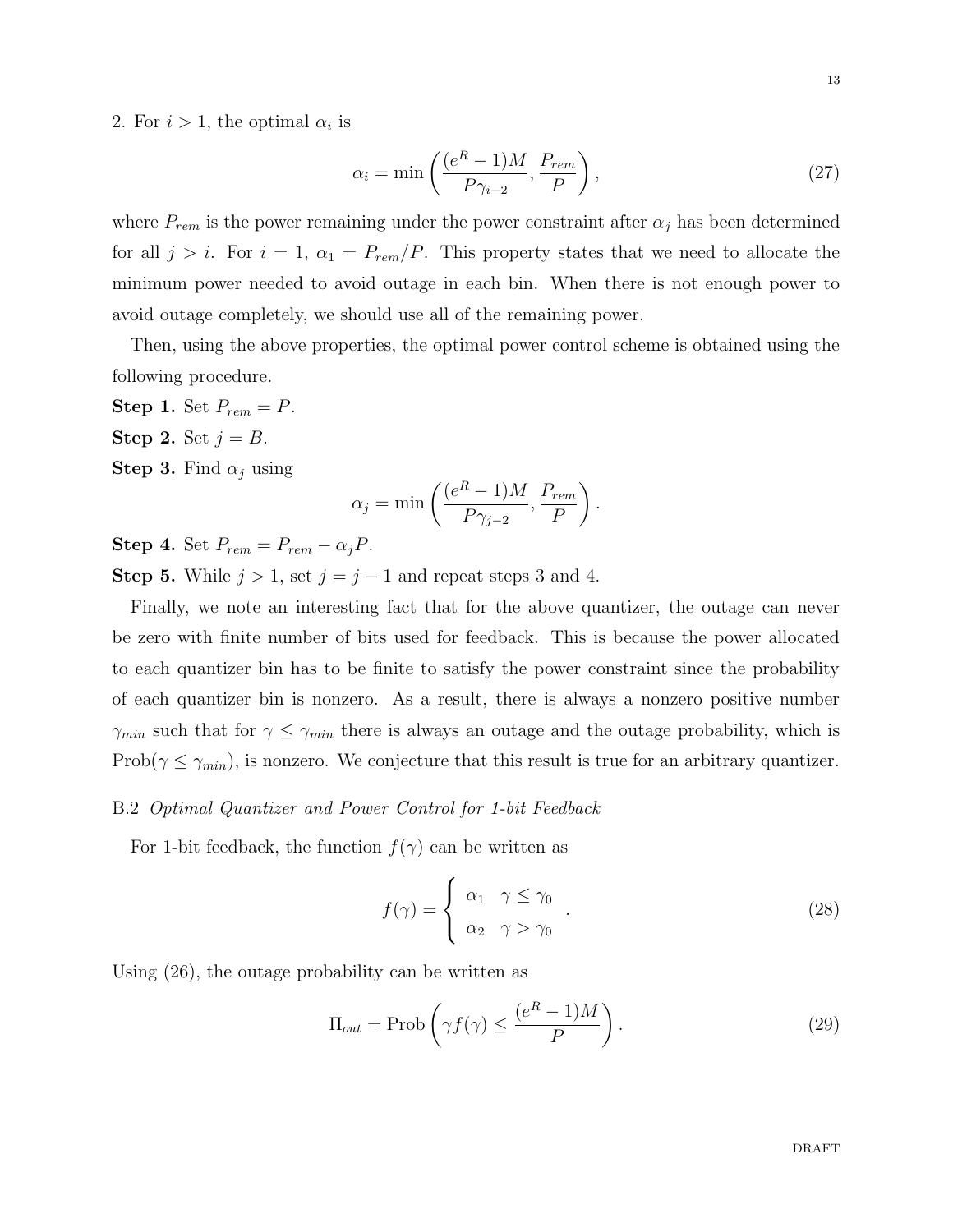We can rewrite the above outage probability in terms of the cumulative distribution function of  $\gamma$  by considering the two possible regions,  $\alpha_1 > \alpha_2$  and  $\alpha_1 \leq \alpha_2$ , separately. When  $\alpha_1 > \alpha_2$ ,

$$
\Pi_{out} = \begin{cases}\n\text{Prob}\left[\gamma \le \frac{z}{\alpha_1}\right] & z \le \alpha_2 \gamma_0 \\
\text{Prob}\left[\gamma \le \frac{z}{\alpha_1}\right] + \text{Prob}\left[\gamma_0 \le \gamma \le \frac{z}{\alpha_2}\right] & \alpha_2 \gamma_0 < z \le \alpha_1 \gamma_0 \\
\text{Prob}\left[\gamma \le \frac{z}{\alpha_2}\right] & z > \alpha_1 \gamma_0\n\end{cases} \tag{30}
$$

where  $z = (e^R - 1)M/P$ . When  $\alpha_1 \leq \alpha_2$ ,

$$
\Pi_{out} = \begin{cases}\n\text{Prob}\left[\gamma \le \frac{z}{\alpha_1}\right] & z \le \alpha_1 \gamma_0 \\
\text{Prob}\left[\gamma \le \gamma_0\right] & \alpha_1 \gamma_0 < z \le \alpha_2 \gamma_0 \\
\text{Prob}\left[\gamma \le \frac{z}{\alpha_2}\right] & z > \alpha_2 \gamma_0\n\end{cases} \tag{31}
$$

The power constraint is

$$
\alpha_1 \text{Prob} \left[ \gamma \le \gamma_0 \right] + \alpha_2 (1 - \text{Prob} \left[ \gamma \le \gamma_0 \right] ) \le 1. \tag{32}
$$

The following two observations simplify the derivation of minimum outage probability. 1. For  $\alpha_1 > \alpha_2$ , the optimal  $\alpha_1$ ,  $\alpha_2$  and  $\gamma_0$  will satisfy  $z \leq \alpha_2 \gamma_0$ , i.e., among the three regions of z in (30) the optimal solution results in  $z \le \alpha_2 \gamma_0$ . This is because, if z were in any other region, property (i) of the optimal power control in Section IV-B.1 would be violated. 2. For the region  $\alpha_1 \leq \alpha_2$ , it is sufficient to consider the case where  $\alpha_1 = 0$ . This follows from the simple observation that it requires higher power to avoid outage for lower  $\gamma$ . Therefore, there is no reason to use any nonzero  $\alpha_1$  which is lesser than  $\alpha_2$  since it would not decrease the outage. This also follows from property (i) of the optimal power control scheme in Section IV-B.1.

Therefore, we obtain the following two solutions for minimum outage probability in the two regions and choose the minimum of the two solutions as the overall minimum outage probability.

1. For the case where  $\alpha_1 > \alpha_2$ , obtain the minimum of  $P[\gamma \leq z/\alpha_1]$  under the constraints  $z \le \alpha_2 \gamma_0$  and  $\alpha_1 \text{Prob} \left[ \gamma \le \gamma_0 \right] + \alpha_2 (1 - \text{Prob} \left[ \gamma \le \gamma_0 \right]) \le 1.$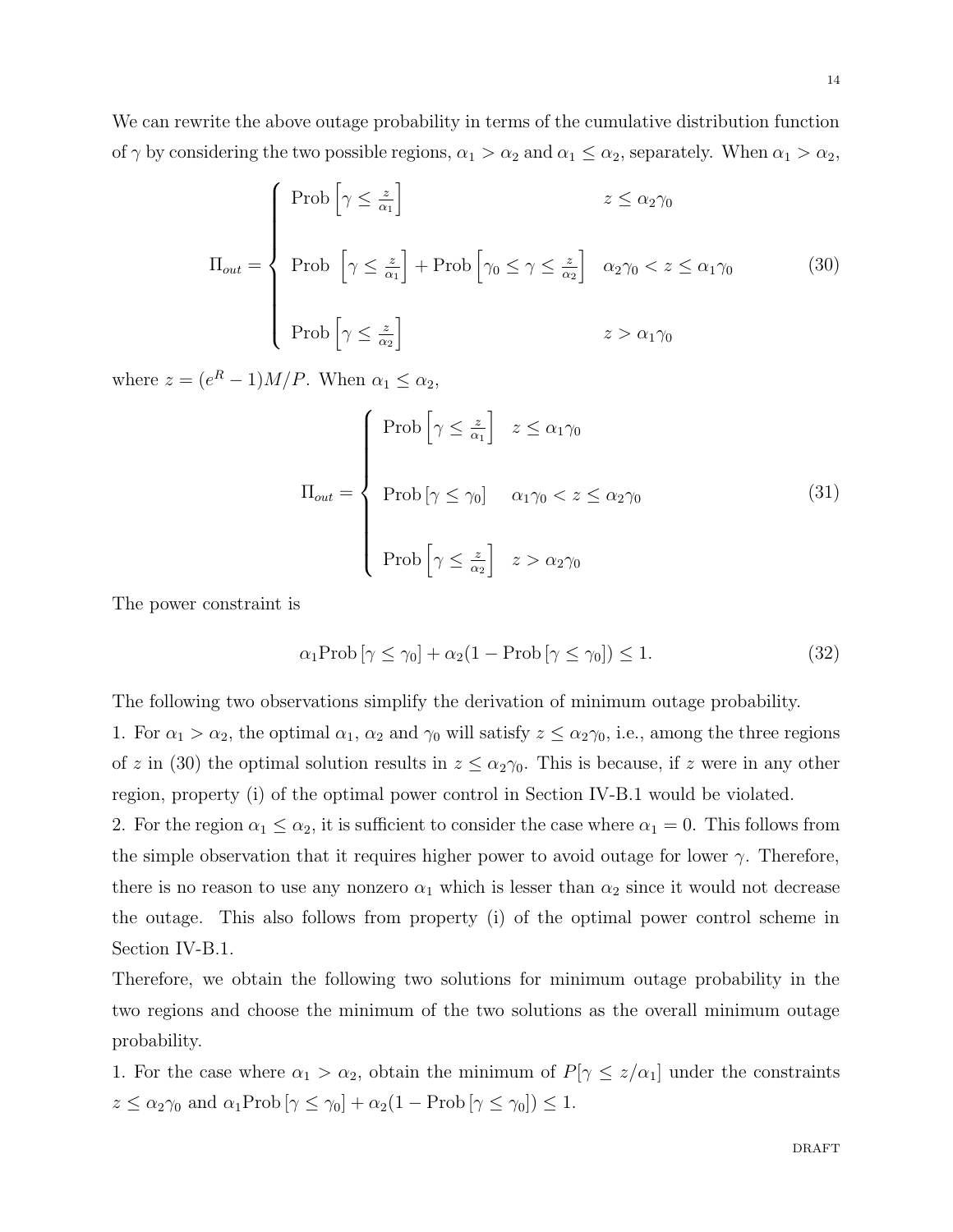2. For the case where  $\alpha_1 = 0$ , choose  $\alpha_2$  and  $\gamma_0$  such that  $z = \alpha_2 \gamma_0$  and  $\alpha_2(1-\mathcal{P}[\gamma \le \gamma_0]) = 1$ . The details of the solution are given in Appendix B and the numerical calculations are provided in Section VII.

## C. Preamble-based CSIR and Quantized Feedback

In this section, we will combine the analysis techniques from Section IV-A and Section IV-B, and obtain an upper bound on the minimum outage probability of preamble-based multiple antenna systems with quantized feedback. Thus, we include the effects of imperfect channel estimation both at the transmitter and at the receiver. First, we upper bound the outage probability for a preamble-based system with a fixed quantizer and power control scheme. Then, we minimize this upper bound over the possible quantizers and power control schemes. As in Section IV-B, the minimization can be done analytically for the 1-bit feedback case. For multiple bit feedback, the optimal power control scheme will be found only for a fixed quantizer and the quantizer will be chosen from a search set of quantizers.

Let the power of each transmitted preamble symbol be  $P_t/M$ . Then, the average power available for data transmission is  $P_d = (PT - P_t)/(T - M)$ . The actual power of each data frame can be written as  $P_d f(\gamma)$ , where  $f(\gamma)$  is as defined in Section (IV-B). Using the upper bound from equation (23), we can write

$$
\Pi_{out}(R, P) \le \text{Prob}\left(\frac{T - M - q}{T} \log\left(1 + \frac{P_d f(\gamma)}{M(1 + \gamma_p^2 P_d f(\gamma))}\gamma\right) < R\right),\tag{33}
$$

where  $\gamma = \hat{\mathbf{h}} \hat{\mathbf{h}}^H$  and the scaling  $(T - M - q)/T$  accounts for both the preamble and feedback resources. This upper bound has to be minimized over the possible choices of  $f(\gamma)$ , which includes the quantizer and power control parameters, and  $P_t$ .

#### C.1 Power Control for Quantized Feedback

The optimal power control scheme given a quantizer is found similar to the approach in Section IV-B.1. The only modifications are in steps 1 and 3. This is because: (i) some power  $P_t$  is used for training, and (ii) the mutual information for a preamble-based system in (23) is different from (26). The modified algorithm is given as:

**Step 1.** Set 
$$
P_{rem} = (PT - P_t)/(T - M - q)
$$
.  
**Step 2.** Set  $j = B$ .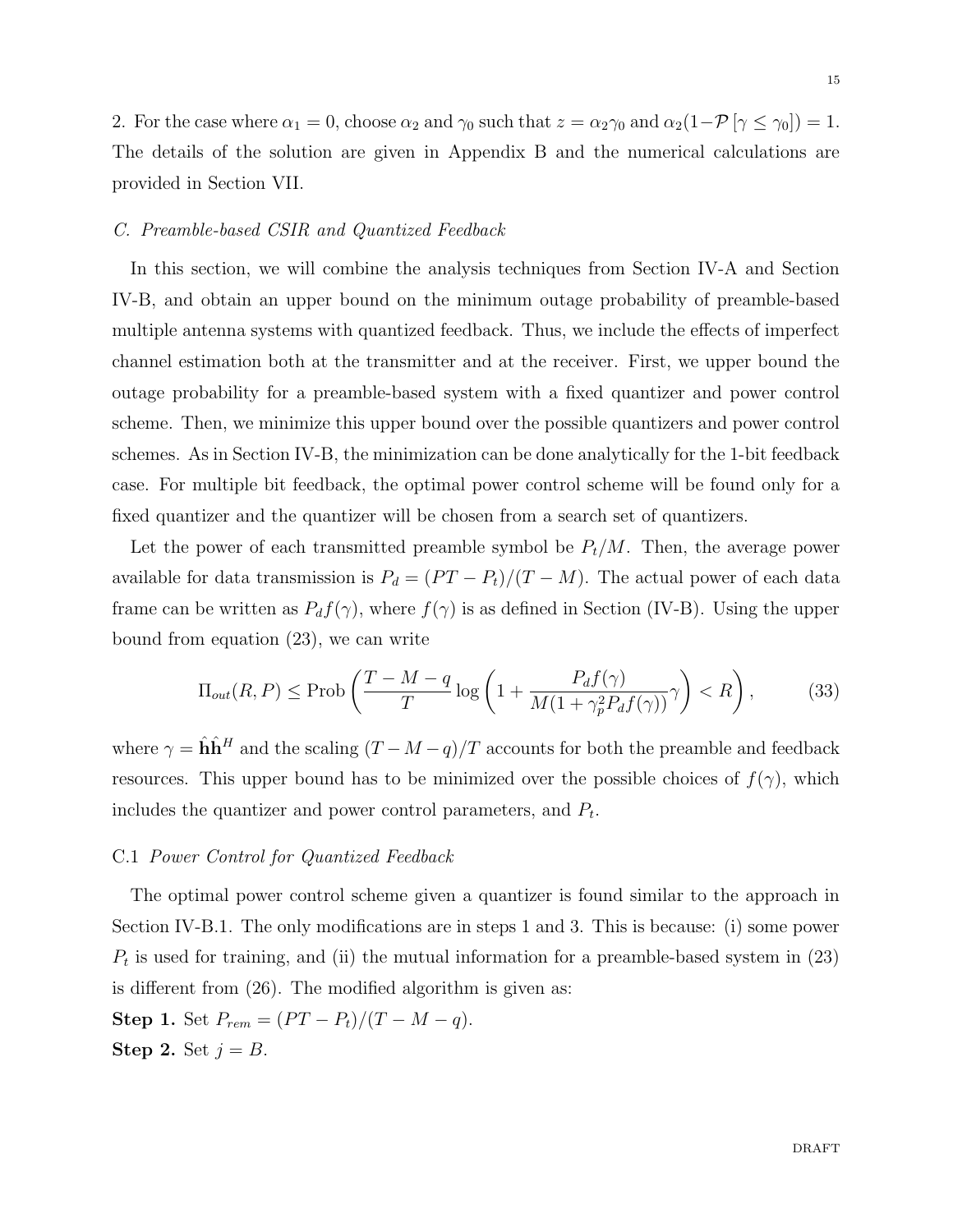**Step 3.** Find  $\alpha_j$  using

$$
\alpha_i = \min\left(\frac{M}{\left(\frac{\gamma}{e^{R'}-1} - \gamma_p^2\right)P_d}, \frac{P_{rem}}{P}\right). \tag{34}
$$

**Step 4.** Set  $P_{rem} = P_{rem} - \alpha_j P$ .

**Step 5.** While  $j > 1$ , set  $j = j - 1$  and repeat steps 3 and 4.

Similar to the perfect CSIR case with 1-bit feedback, the outage can never be zero in this case.

## C.2 Optimal Quantizer and Power Control with 1-bit Feedback

For 1-bit feedback and a fixed training power, the minimization can be solved very similar to the way it was solved for perfect CSIR. In this section, we describe the key adjustments needed, with the details given in Appendix C.

The outage probability in this case is upper bounded as

$$
\Pi_{out} \le \text{Prob}\left(\frac{f(\gamma)}{\frac{M}{P_d} + \gamma_p^2 f(\gamma)} \gamma \le (e^{R'} - 1)\right) = \text{Prob}\left(f_1(\gamma)\gamma \le (e^{R'} - 1)\right),\tag{35}
$$

where

$$
R' = \frac{RT}{T - M - 1},\tag{36}
$$

and

$$
f_1(\gamma) = \frac{f(\gamma)}{\frac{M}{P_d} + \gamma_p^2 f(\gamma)} = \begin{cases} \beta_1 & \gamma \le \gamma_0 \\ \beta_2 & \gamma > \gamma_0 \end{cases},
$$
\n(37)

with

$$
\beta_i = \frac{\alpha_i}{\frac{M}{P_d} + \gamma_p^2 \alpha_i}.
$$

Using  $\beta_1$  and  $\beta_2$  instead of  $\alpha_1$  and  $\alpha_2$ , we can rewrite the outage probability in terms of the cumulative distribution of  $\gamma$  for the two regions,  $\beta_1 > \beta_2$  and  $\beta_1 \leq \beta_2$ . It is also clear that  $\beta_1 > \beta_2$  implies that  $\alpha_1 > \alpha_2$  and vice versa. Therefore, we can still use the same regions,  $\alpha_1 > \alpha_2$  and  $\alpha_1 \leq \alpha_2$ , as in Section IV-B.2. When  $\alpha_1 > \alpha_2$ ,

$$
\Pi_{out} \leq \left\{ \begin{array}{ll} \text{Prob}\left[\gamma \leq \frac{z}{\beta_1}\right] & z \leq \beta_2 \gamma_0 \\ \\ \text{Prob}\left[\gamma \leq \frac{z}{\beta_1}\right] + \text{Prob}\left[\gamma_0 \leq \gamma \leq \frac{z}{\beta_2}\right] & \beta_2 \gamma_0 < z \leq \beta_1 \gamma_0 \\ \\ \text{Prob}\left[\gamma \leq \frac{z}{\beta_2}\right] & z > \beta_1 \gamma_0 \end{array} \right. \tag{38}
$$

DRAFT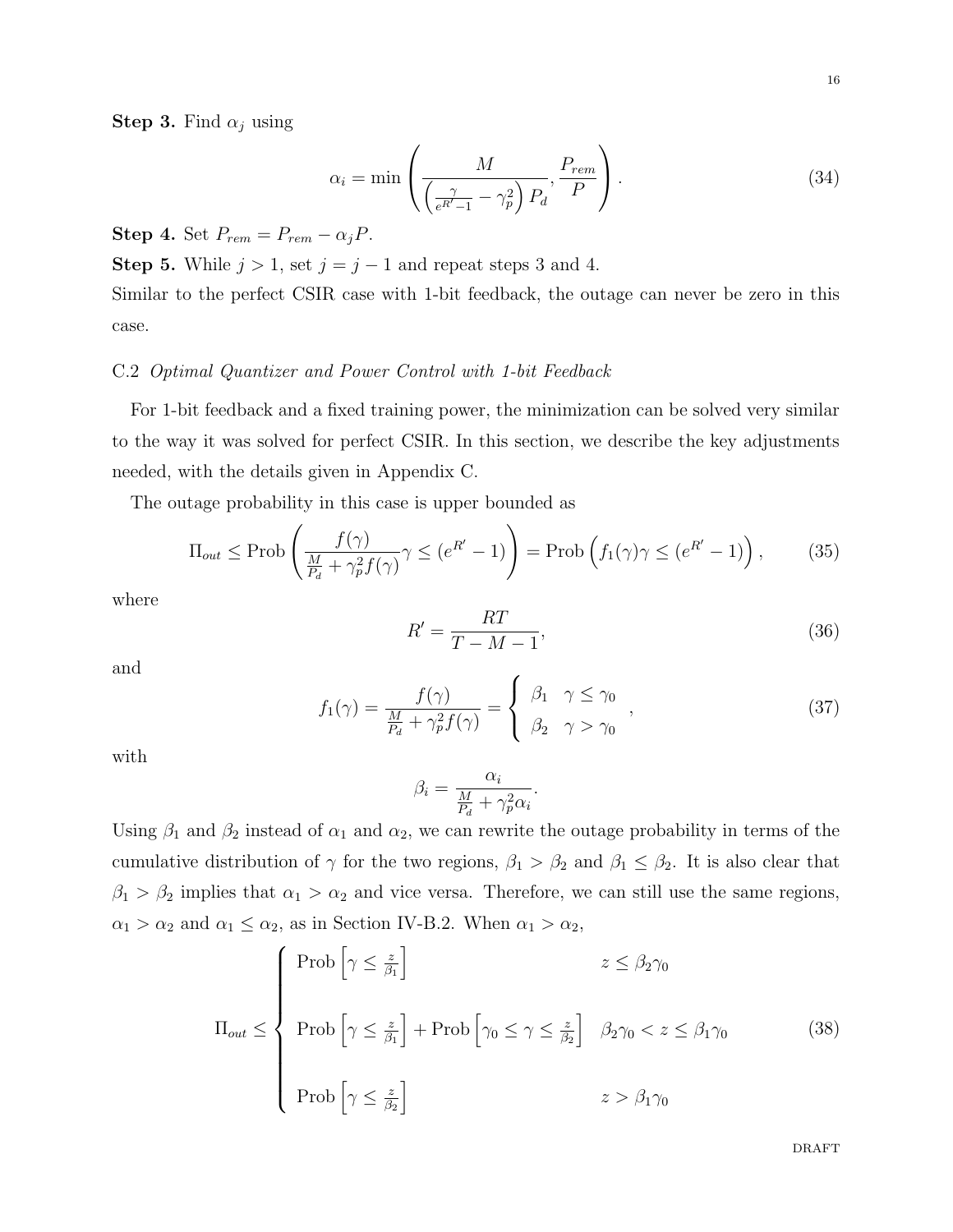where  $z = (e^{R'} - 1)$ . When  $\alpha_1 \leq \alpha_2$ ,

$$
\Pi_{out} \leq \left\{ \begin{array}{ll} \text{Prob}\left[\gamma \leq \frac{z}{\beta_1}\right] & z \leq \beta_1 \gamma_0 \\ \\ \text{Prob}\left[\gamma \leq \gamma_0\right] & \beta_1 \gamma_0 < z \leq \beta_2 \gamma_0 \\ \\ \text{Prob}\left[\gamma \leq \frac{z}{\beta_2}\right] & z > \beta_2 \gamma_0 \end{array} \right. \tag{39}
$$

However, it should be noted that the power constraint is still in terms of  $\alpha_1$  and  $\alpha_2$  and is given by

$$
\alpha_1 \text{Prob} \left[ \gamma \le \gamma_0 \right] + \alpha_2 (1 - \text{Prob} \left[ \gamma \le \gamma_0 \right] ) \le 1. \tag{40}
$$

Using the above formulation, the minimization can be done similar to the method adopted in Section IV-B.2. The details are given in appendix C.

In summary, we have analyzed the outage performance of multiple antenna systems with imperfect channel information. In particular, we considered the following three cases: (i) preamble-based CSIR with no feedback, (ii) perfect CSIR with quantized feedback, and (iii) preamble-based CSIR with quantized feedback. We will present the numerical results in Section VII to illustrate the significant gains achievable using feedback.

## V. Outage Probability Bound with Erroneous Feedback

The earlier analysis assumes that the feedback is received at the transmitter without any errors. Now, we will analyze the effect of any feedback error on quantizer and power control design. We will consider only the 1-bit feedback case to illustrate the effect of feedback error.

Let  $P_e$  be the probability of error of the feedback bit. Let  $\gamma \leq \gamma_0$  correspond to the quantizer bin for the 0 bit and  $\gamma > \gamma_0$  correspond to the bin for the 1 bit. Let the power control allocate power  $\alpha_1 P$  when the received feedback bit is 0 and allocate power  $\alpha_2 P$  when the received feedback bit is 1. Therefore, when there is no feedback error, the function  $f(\gamma)$ , which includes the effect of quantization and power control, will be

$$
f(\gamma) = \begin{cases} \alpha_1 & \gamma \le \gamma_0 \\ \alpha_2 & \gamma > \gamma_0 \end{cases} . \tag{41}
$$

When there is a feedback error, power  $\alpha_1 P$  will be allocated when  $\gamma > \gamma_0$  and power  $\alpha_2 P$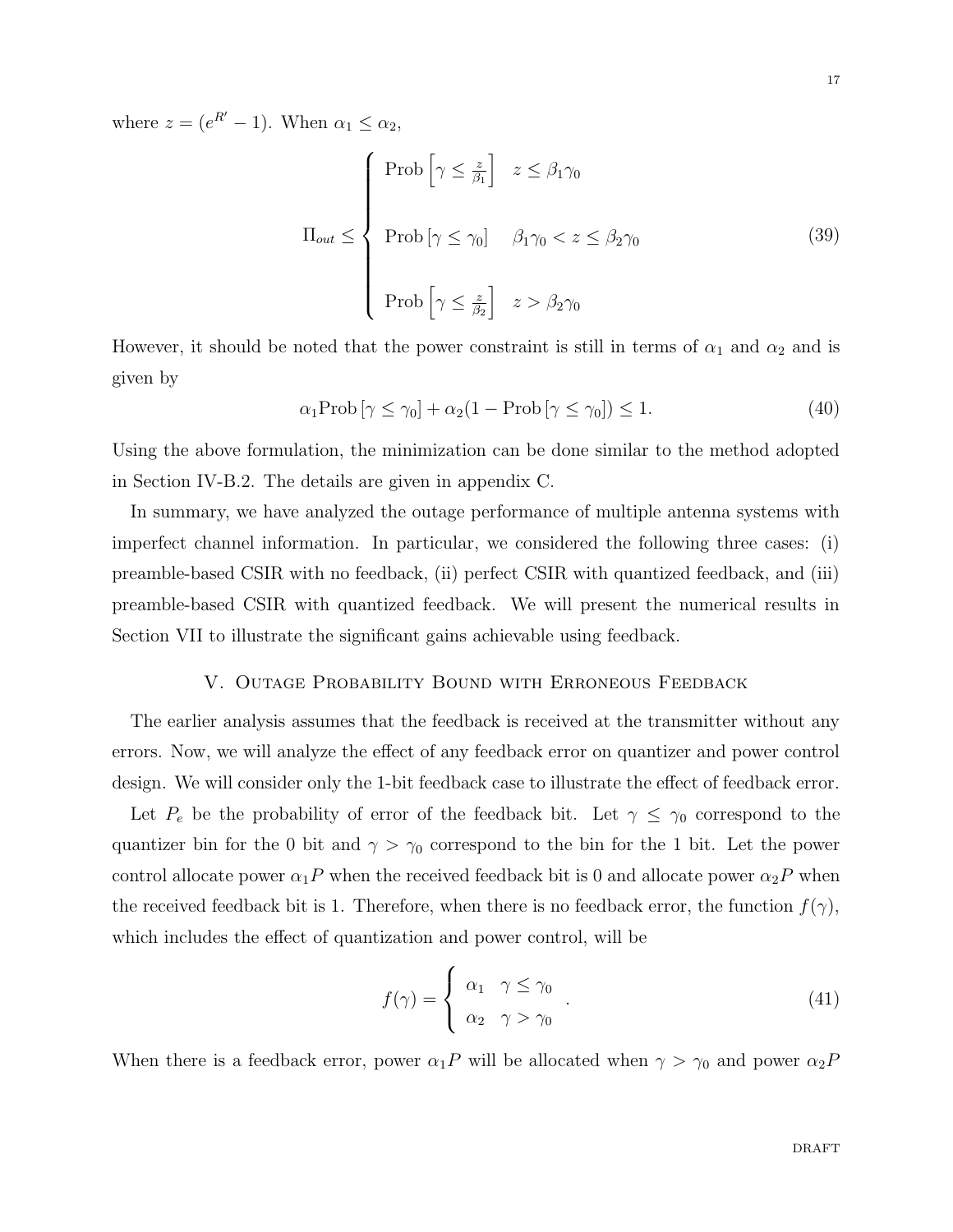will be allocated when  $\gamma \leq \gamma_0$ . Therefore, we define a new function  $f_e(\gamma)$  given by

$$
f_e(\gamma) = \begin{cases} \alpha_2 & \gamma \le \gamma_0 \\ \alpha_1 & \gamma > \gamma_0 \end{cases}
$$
 (42)

to account for the quantization, feedback error and power control. Assuming that the feedback error event is independent of the particular realization of the forward channel fading coefficients<sup>3</sup>, the overall outage probability can be upper bounded using a linear combination of the upper bounds for the case with and without an error event. This upper bound is given by

$$
\Pi_{out} \le (1 - P_e) \left[ \text{Prob} \left( f_1(\gamma) \gamma \le (e^{R'} - 1) \right) \right] + P_e \left[ \text{Prob} \left( f_{1e}(\gamma) \gamma \le (e^{R'} - 1) \right) \right], \quad (43)
$$

where

$$
f_1(\gamma) = \frac{f(\gamma)}{\frac{M}{P_d} + \gamma_p^2 f(\gamma)},\tag{44}
$$

and

$$
f_{1e}(\gamma) = \frac{f_e(\gamma)}{\frac{M}{P_d} + \gamma_p^2 f_e(\gamma)}.
$$
\n(45)

For a given quantizer, this upper bound on outage probability is minimized numerically<sup>4</sup> to obtain the optimal power control parameters  $\alpha_1$  and  $\alpha_2$ . The quantizer threshold is chosen by searching over a pre-determined set. The numerical results are shown in Section VII.

## VI. An Explicit Space-time Coding System with Feedback

In the previous sections, we analyzed the effect of feedback on the outage probability of multiple transmit antenna systems. Outage probability is closely related to a practical performance measure, frame error rate. For large frame transmissions, the outage probability provides the achievable limit for the frame error rate. This is clear from the fact that when the frame length goes to infinity, an outage implies a frame error. Similarly, successful frame transmission is possible when there is no outage by the choice of a good coding scheme. Thus, for reasonably large frames, the outage probability acts like a lower bound on frame error rate performance and we can approach that performance by using good codes.

The space-time codes proposed already in the literature [10,11] do not achieve the outage probability performance for perfect CSIR and no CSIT case. Therefore, the quantizer

<sup>3</sup>This can be achieved even when the reverse channel fading is dependent on the forward channel fading by using power control in the feedback channel to maintain a constant received power.

<sup>&</sup>lt;sup>4</sup>using MATLAB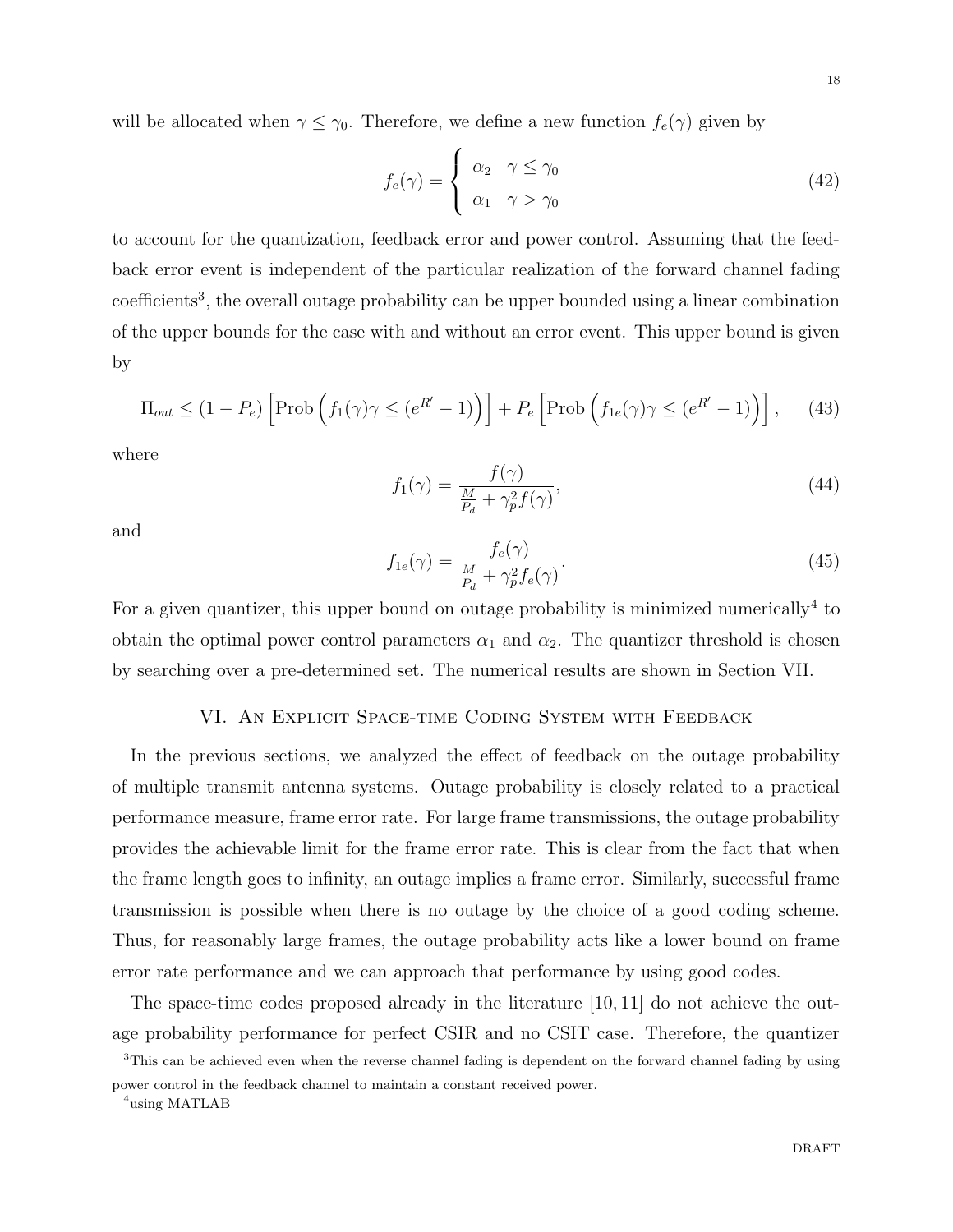19

and power control scheme need to be more conservative for a practical space-time code as compared to the optimal codes that achieves outage performance. In fact, direct use of the quantizer and power control schemes that minimize outage in conjunction with space-time codes can lead to higher frame error rates. This is because results based on mutual information are too optimistic about the code and might allocate too little power to overcome frame error even for good channel conditions. In order to determine the power control and quantizer for a practical code, we make use of the following simple but key observation. For full diversity codes, the average frame error rate has the same slope as the outage probability asymptotically as a function of the power constraint  $P$  (in dB) [11, 20]. In other words, the average frame error rate (without feedback) is equal to a modified outage probability that has a scaled power constraint. This can be written as

$$
FER = \Pi_{out} \left(\frac{P}{k}\right) = \text{Prob}\left(\log\left(1 + \frac{P}{kM}\gamma\right) < R\right),\tag{46}
$$

where  $k$  is the scaling. In order to obtain the quantizer and power control for a space-time code, we conjecture that the same relationship would hold in the presence of feedback. Thus, for each code, we would just need to use a different scaling factor depending on how far away the frame error rate performance of the code is from the non-feedback outage probability performance. This conjecture is supported by simulation results in Figure 10, where the modified outage with the scaled power is almost the same as the frame error rate.

Summarizing, we minimize the following modified outage probability

$$
\text{Prob}\left(\log\left(1 + \frac{Pf(\gamma)}{kM}\gamma\right) < R\right) \tag{47}
$$

to obtain the quantizer and power control scheme. Thus, we still adopt a code-independent procedure for full diversity codes and apply it to individual codes by choosing the appropriate scaling  $k$ . In the case where we use a preamble, we use the appropriate modified outage function. The simulation results in Section VII show that the performance of the space-time code with this quantizer and power control scheme is similar to the frame error rate with this modified outage.

## VII. Numerical Results and Discussion

First, we will present the numerical results on the outage probability for the various preamble and feedback scenarios discussed in earlier sections. Then, we will illustrate the significance of these results in practical systems with space-time codes by demonstrating the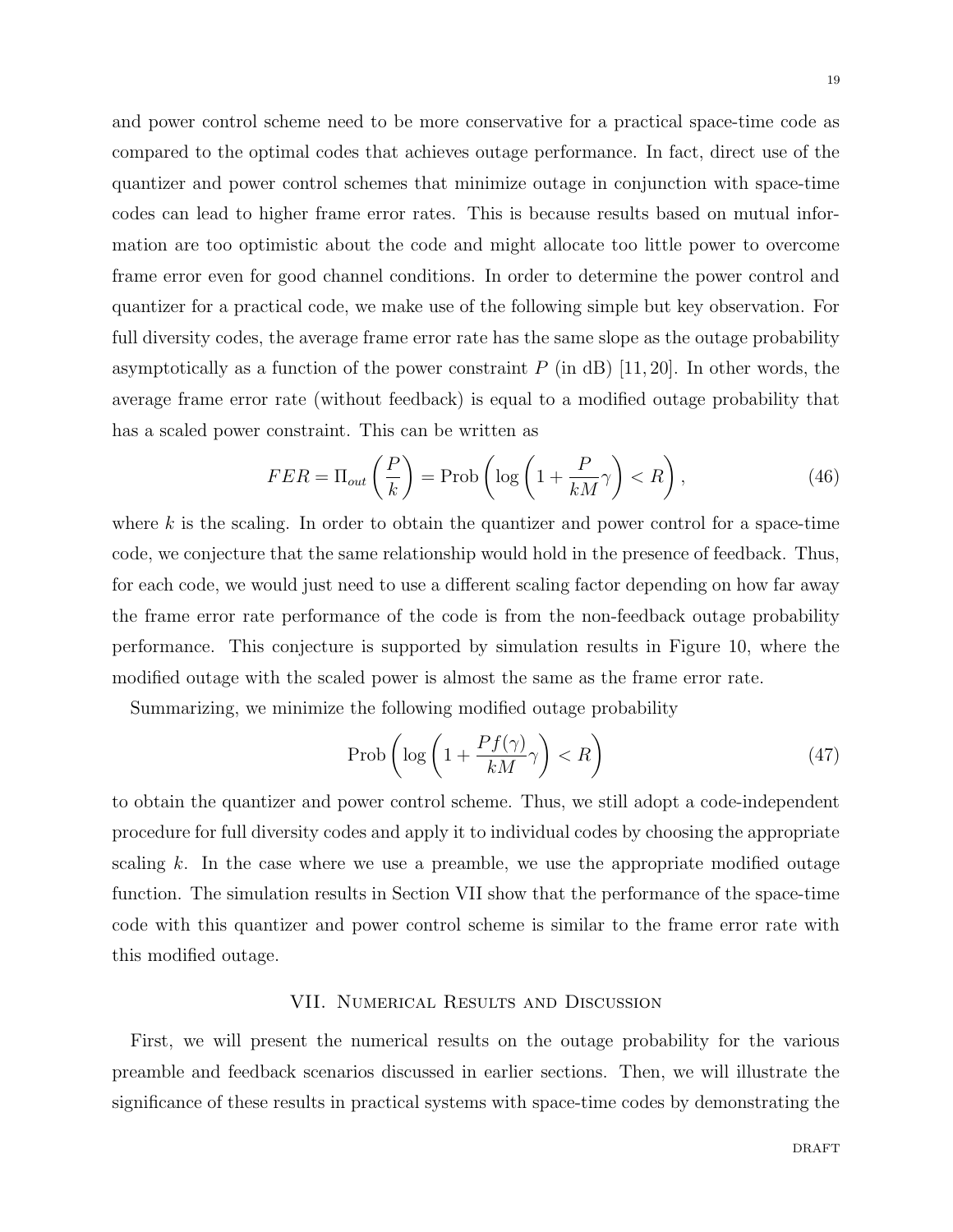gains from 1-bit feedback and power control for two codes, the simple Alamouti transformation that achieves maximum diversity [10] and the 16-state code from [11].

## A. Outage Probability Results

In this section, we present the numerical results obtained by computing the outage probabilities and their upper bounds from the previous sections.

## A.1 1-bit Feedback

Figures 3, 4, and 5 show the performance gains from feedback for multiple antenna systems using a frame length  $(T)$  of 1000. Figure 3 plots outage probability versus transmission rate R for a 4 transmit antenna, 1 receive antenna system at an average power constraint P of 14 dB. It shows the increase in achievable rate using feedback for a fixed outage probability considering the effect of preamble and quantization in feedback. Figure 4 plots outage probability versus number of transmit antennas for transmission rate  $R = 2$  bits/s/Hz and average power constraint  $P = 14$  dB. This plot shows the increasing gains from feedback as the number of transmit antennas increases. Figure 5 plots outage probability versus P for a 4 transmit antenna system at  $R = 2$  bits/s/Hz. This plot shows the significant gain from only one bit of feedback. The performance of a preamble-based scheme with feedback is significantly better than a scheme no feedback and perfect channel information at the receiver. For example, at an outage probability of  $10^{-4}$  we have a gain of more than 5 dB in a preamble-based system for 1-bit feedback compared to a system with perfect CSIR. Furthermore, the outage decreases at a much faster rate with P for the 1-bit feedback case than for the perfect CSIR case. The outage with perfect CSIR has a slope equal to the number of transmit antennas or the diversity. In all these results, the training power per symbol was chosen to be the best value from the set  $\{P, 2P, ..., 10P\}$ . A maximum training power constraint can be easily enforced by restricting this search set for training power. Significant performance gains from feedback were observed even when the maximum training power per symbol was restricted to 3P.

Figure 6 shows the effect of varying the frame length on the outage performance. Using a larger frame allows more power to be used for training without taking away too much from data transmission. As the frame length increases, the fraction of time spent in the preamble goes to zero. Therefore, as T increases, performance approaches the performance with perfect CSIR and 1-bit feedback.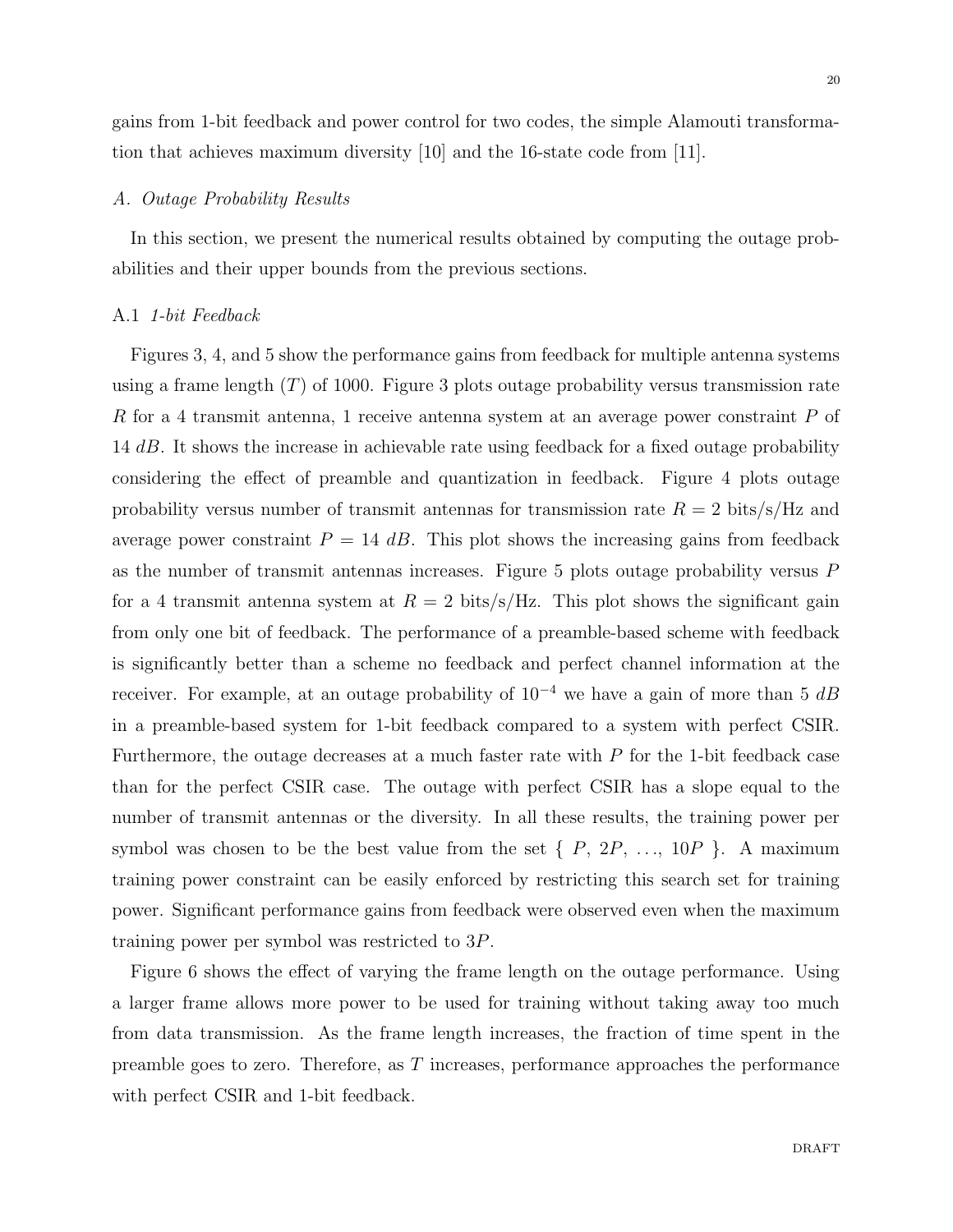Unlike the 1-bit feedback case where we optimize for the best quantizer, for the multiple bit feedback case we will choose from a fixed search set of quantizers and use the optimal power control from Section IV-C.1. Figure 7 shows the negligible difference in the outage bounds for 1-bit feedback obtained in the following two methods:

1. Obtain optimal quantizer and power control using results in Section IV-C.2.

2. Search over fixed set of quantizers and use optimal power control scheme for a fixed quantizer from Section IV-C.1.

The thresholds over which the search was performed were such that the probability of  $\gamma$ being less than the threshold was from {0.001, 0.002, ..., 0.009, 0.01, 0.02, ..., 0.09, 0.1, 0.2, ..., 0.9 }.

## A.2 2-bit Feedback

Figure 8 shows the outage performance versus  $P$  for the two bit feedback case for a 4 transmit antenna system at  $R = 2$  bits/s/Hz and  $T = 1000$ . There is still a significant additional gain of about 2  $dB$  at  $10^{-4}$  from the second bit of feedback although the marginal gain from the second bit of feedback is lower as compared to the gain from the first bit of feedback. In this case, the three thresholds  $\gamma_1$ ,  $\gamma_2$  and  $\gamma_3$ , required to specify the quantizer were obtained by a search. All quantizers with  $\gamma_1 \leq \gamma_2 \leq \gamma_3$  and  $\gamma_i$  such that probability of  $\gamma \leq \gamma_i$  belongs to  $\{0.001, 0.002, \ldots, 0.009, 0.01, 0.02, \ldots, 0.09, 0.1, 0.2, \ldots, 0.9\}$  were used in the search set.

### A.3 Erroneous Feedback

Figure 9 shows the outage performance versus  $P$  for a 4 transmit antenna, 1 receive antenna system with  $R = 2$  bits/s/Hz,  $T = 1000$  in the presence of feedback error. The following 3 feedback error rates are considered: (i) 0.01 (ii) 0.001 (iii) bit error rate (as a function of  $P$ ) of a binary noncoherent signaling with 4 channels with power control such that total received power is  $P$  (equation 12-1-13 from [21]). Although there is degradation in performance compared to the no error case, the overall system is still much better than a system with no feedback.

## B. Frame Error Rates for Practical Codes

In this section, we show the simulation results for 2 transmit antenna, 1 receive antenna systems with preamble and 1-bit feedback. The power control scheme and quantizer are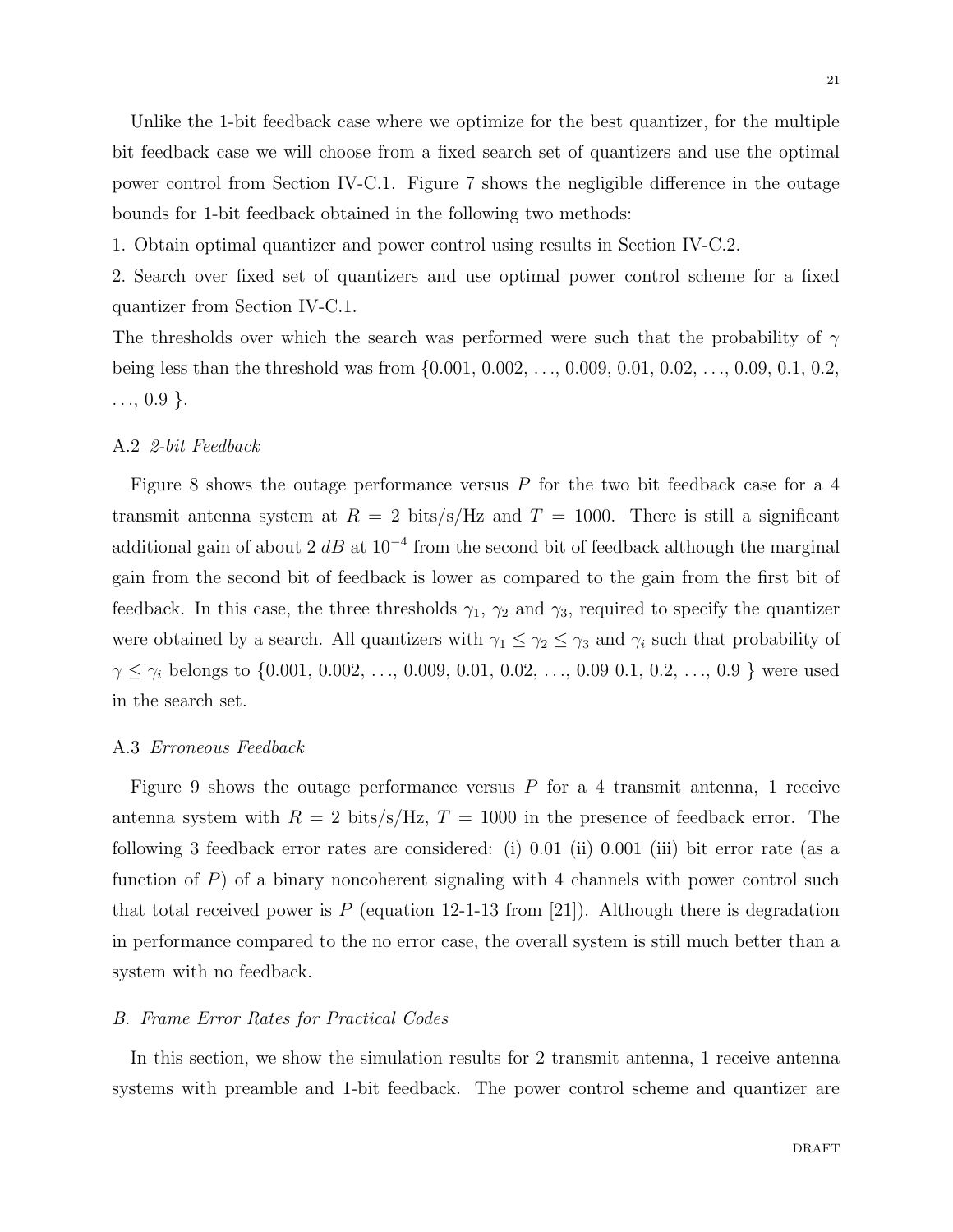determined using the modified outage function discussed in Section VI.

For the Alamouti scheme [10], we use a scaling  $k = 3.2$  in the modified outage function. This scaling factor is obtained based on the performance difference between the Alamouti scheme and outage. The quantizer is obtained by search and the optimal power control is found using Section IV-C.1. Figure 10 shows the frame error rate performance of a preamble based scheme with and without the 1-bit feedback. Significant performance gain can be observed by the use of feedback and power control. For example, there is a gain of about 2 dB from 1-bit feedback at a frame error rate of 0.02. Furthermore, the frame error rate of the system with feedback is also compared with the minimum modified outage probability to show that they are almost the same. This supports the use of the modified outage function in Section VI to describe the average frame error rate even in the presence of 1-bit feedback.

In the outage analysis, the coding rate is increased in the feedback case to overcome the loss of one bit for feedback. However, it is difficult to change the rate of code arbitrarily in practice. Here, we fix the coding rate and thereby suffer a small loss in rate  $(1/(T+1))$ . We account for this in the simulation results by adjusting the  $P$  axis for the no feedback case. We shift the no feedback curve to the left corresponding the gain that would have been achieved in the no feedback case with the lowered rate of transmission. This adjustment is motivated by the normalized SNR used in [22,23] to compare of codes of different rates.

Finally, Figure 11 shows the performance gain from feedback and power control in terms of frame error rate for the 16-state space-time code in [11] using QPSK symbols. There is approximately 2.5 dB gain from feedback at a frame error rate of  $10^{-2}$ . In this case, the appropriate scaling factor is found to be 2.3, which is lower than for the Alamouti scheme as expected. The scaling factor is lower because this code is stronger and therefore closer to outage performance than the Alamouti scheme.

#### VIII. Conclusions

In this paper, we have evaluated the gains in outage performance from feedback for multiple antenna systems considering the following practical issues in our analysis and design: (i) channel information is imperfect both at the receiver and at the transmitter, and (ii) channel estimation and feedback schemes consume part of the total available resources for the system. Our results show that significant performance gains can be achieved even with one bit of feedback. For example, a 4 transmit antenna system over a block fading channel of block length 1000 can achieve a 5 dB gain from 1-bit feedback at an outage probability of  $10^{-4}$ .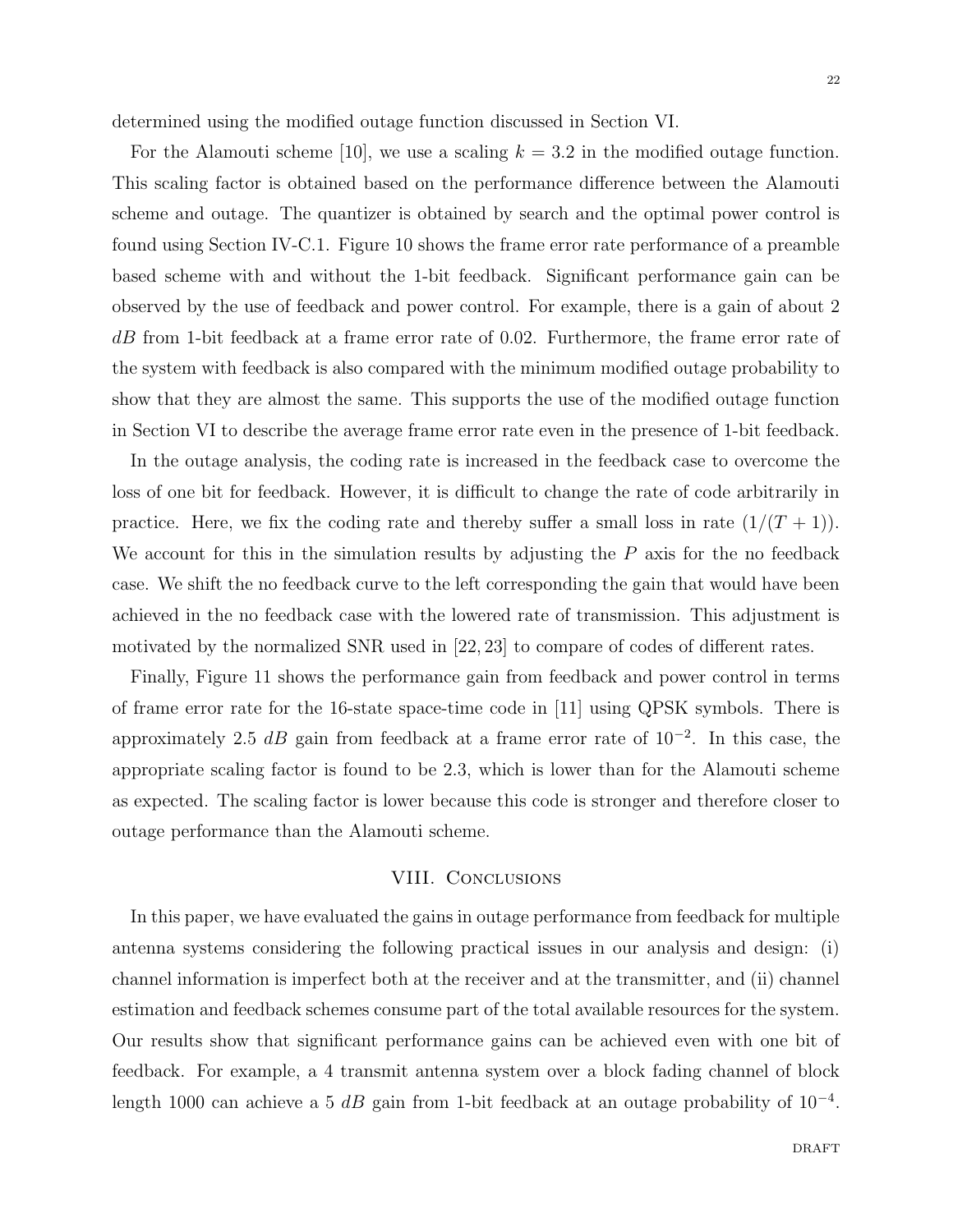The performance improvements can be achieved by the implementation of power control at the transmitter based on the quantized feedback of the instantaneous channel signal to noise ratio. The upper bounds on outage probability performance are minimized analytically for the 1-bit feedback case to obtain the optimal quantizer and power control strategy. For the multiple bit feedback case, we determine the optimal power control strategy for a fixed quantizer. Finally, we demonstrate the significant gains achievable in frame error rate performance of practical space-time code systems with power control and 1-bit feedback. We design power control and 1-bit feedback for space-time codes to achieve more than 2 dB gain at frame error rates of 0.01.

## **APPENDIX**

## I. Obtaining the lower bound in (22)

The details of obtaining  $(22)$  from  $(21)$  by substituting **g** are as follows. Since **g** is the MMSE estimator, we have  $gE[yy^*|\hat{\mathbf{h}}] = E[xy^H|\hat{\mathbf{h}}]$ . Therefore, we have

$$
E[(\mathbf{x} - \mathbf{g}y)(\mathbf{x} - \mathbf{g}y)^H | \hat{\mathbf{h}}] = E[\mathbf{x}\mathbf{x}^H] - E[\mathbf{x}y^H \mathbf{g}^H | \hat{\mathbf{h}}] + E[\mathbf{g}yy^H \mathbf{g}^H | \hat{\mathbf{h}}] - E[\mathbf{g}y\mathbf{x}^H | \hat{\mathbf{h}}] = E[\mathbf{x}\mathbf{x}^H] - E[\mathbf{g}y\mathbf{x}^H | \hat{\mathbf{h}}] = Q - E[\frac{P_d}{\frac{H}{M}\hat{\mathbf{h}}^H(\hat{\mathbf{h}}\mathbf{x} + \hat{w})\mathbf{x}^H} | \hat{\mathbf{h}}] .
$$
\n(48)

Using (18), we get

$$
E[(\mathbf{x}-\mathbf{g}y)(\mathbf{x}-\mathbf{g}y)^H|\hat{\mathbf{h}}] = Q\left(I - \frac{\frac{P_d}{M}\hat{\mathbf{h}}^H\hat{\mathbf{h}}}{\frac{P_d}{M}\hat{\mathbf{h}}\hat{\mathbf{h}}^H + E[|\hat{w}|^2|\hat{\mathbf{h}}]}\right).
$$

Substituting this back in (21), we have

$$
I(\mathbf{x};y|\hat{\mathbf{h}}) \ge \frac{T-M}{M} \left[ \log(\det(\pi eQ)) - \log\left( \det\left(\pi eQ\left(I - \frac{\frac{P_d}{M}\hat{\mathbf{h}}^H\hat{\mathbf{h}}}{\frac{P_d}{M}\hat{\mathbf{h}}\hat{\mathbf{h}}^H + E[|\hat{w}|^2|\hat{\mathbf{h}}|} \right) \right) \right) \right].
$$

Using  $det(AB) = (detA)(detB)$ , we get

$$
I(\mathbf{x};y|\hat{\mathbf{h}}) \geq -\frac{T-M}{M} \log \left( \det \left( I - \frac{\frac{P_d}{M} \hat{\mathbf{h}}^H \hat{\mathbf{h}}}{\frac{P_d}{M} \hat{\mathbf{h}} \hat{\mathbf{h}}^H + E[|\hat{w}|^2 | \hat{\mathbf{h}} = \hat{\mathbf{h}}] } \right) \right).
$$

Using  $\det(I + AB) = \det(I + BA)$  [1], we get

$$
I(\mathbf{x};y|\hat{\mathbf{h}}) \geq -\frac{T-M}{M} \log \left( \det \left( 1 - \frac{\frac{P_d}{M} \hat{\mathbf{h}} \hat{\mathbf{h}}^H}{\frac{P_d}{M} \hat{\mathbf{h}} \hat{\mathbf{h}}^H + E[|\hat{w}|^2 | \hat{\mathbf{h}}]} \right) \right) = \frac{T-M}{M} \log \left( 1 + \frac{\frac{P_d}{M} \hat{\mathbf{h}} \hat{\mathbf{h}}^H}{E[|\hat{w}|^2 | \hat{\mathbf{h}}]} \right).
$$

DRAFT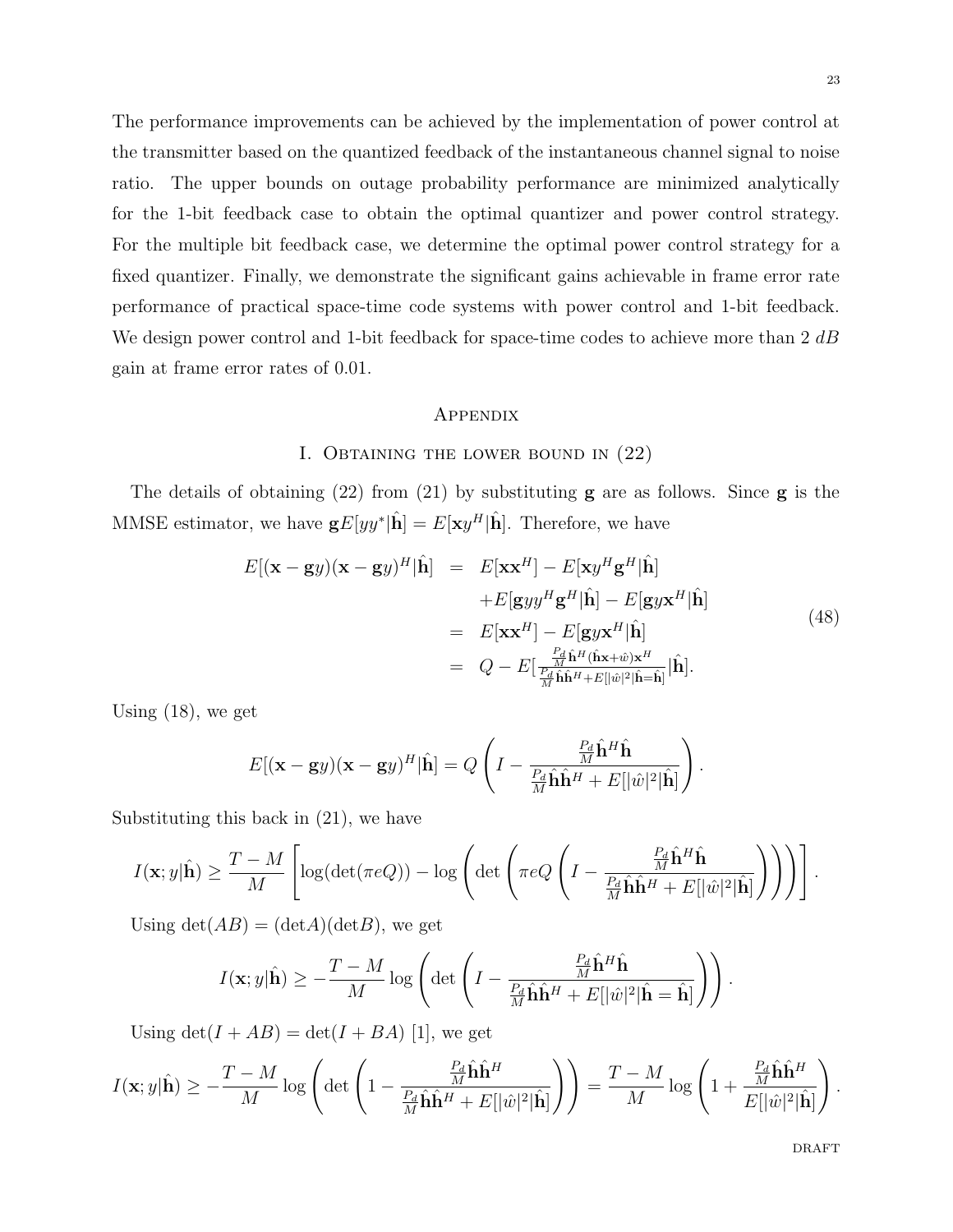From (16), we have

$$
E[|\hat{w}|^2|\hat{\mathbf{h}}] = 1 + \gamma_p^2 P_d.
$$

Thus, we get the required lower bound in (22).

$$
I(\mathbf{x};y|\hat{\mathbf{h}}) \geq = \frac{T-M}{M} \log \left( 1 + \frac{P_d \hat{\mathbf{h}} \hat{\mathbf{h}}^H}{M(1 + \gamma_p^2 P_d)} \right).
$$

## II. Perfect CSIR with 1-bit Feedback

Case 1:  $\alpha_1 > \alpha_2$ 

We need to minimize  $P[\gamma \leq z/\alpha_1]$  under the constraints  $z \leq \alpha_2 \gamma_0$  and  $\alpha_1 \text{Prob}[\gamma \leq \gamma_0]$  +  $\alpha_2(1 - \text{Prob}[\gamma \leq \gamma_0]) \leq 1$ . Since **h** is distributed as  $\mathcal{CN}(\mathbf{0}, \mathbf{I})$ , we have

$$
Prob[\gamma \le a] = 1 - e^{-a} \sum_{k=0}^{M-1} \frac{a^k}{k!}.
$$
\n(49)

Using this expression for the cumulative distribution function of  $\gamma$  and the constraints, we construct the function,  $g(\alpha_1, \alpha_2, \gamma_0, \lambda_1, \lambda_2)$ , as

$$
g(\alpha_1, \alpha_2, \gamma_0, \lambda_1, \lambda_2) = 1 - e^{-\frac{z}{\alpha_1}} \sum_{k=0}^{M-1} \frac{(z/\alpha_1)^k}{k!} + \lambda_1 [z - \alpha_2 \gamma_0]
$$
  
 
$$
+ \lambda_2 \left[ (\alpha_1 - \alpha_2) \left( 1 - e^{-\gamma_0} \sum_{k=0}^{M-1} \frac{\gamma_0^k}{k!} \right) + \alpha_2 - 1 \right],
$$
 (50)

where  $\lambda_1$  and  $\lambda_2$  are Lagrange multipliers. We now solve for the variables  $\alpha_1$ ,  $\alpha_2$ ,  $\gamma_0$ ,  $\lambda_1$  and  $\lambda_2$  by setting the partial derivatives of g with respect to each of these variables to zero. The unconstrained minimization of the function  $q$  gives us the parameters that minimize outage probability under the constraints described earlier.

The partial derivatives with respect to  $\alpha_1$ ,  $\alpha_2$ ,  $\gamma_0$ ,  $\lambda_1$  and  $\lambda_2$  are given below.

$$
\frac{\partial g}{\partial \alpha_1} = e^{-\frac{z}{\alpha_1}} \frac{(z/\alpha_1)^{M-1}}{(M-1)!} \left(\frac{-z}{\alpha_1^2}\right) + \lambda_2 \left[1 - e^{-\gamma_0} \sum_{k=0}^{M-1} \frac{\gamma_0^k}{k!} \right] = 0 \tag{51}
$$

$$
\frac{\partial g}{\partial \alpha_2} = -\lambda_1 \gamma_0 - \lambda_2 \left[ 1 - e^{-\gamma_0} \sum_{k=0}^{M-1} \frac{\gamma_0^k}{k!} \right] + \lambda_2 = 0 \tag{52}
$$

$$
\frac{\partial g}{\partial \gamma_0} = -\lambda_1 \alpha_2 + \lambda_2 (\alpha_1 - \alpha_2) e^{-\gamma_0} \frac{\gamma_0^{M-1}}{(M-1)!} = 0 \tag{53}
$$

$$
\frac{\partial g}{\partial \lambda_1} = z - \alpha_2 \gamma_0 = 0 \tag{54}
$$

DRAFT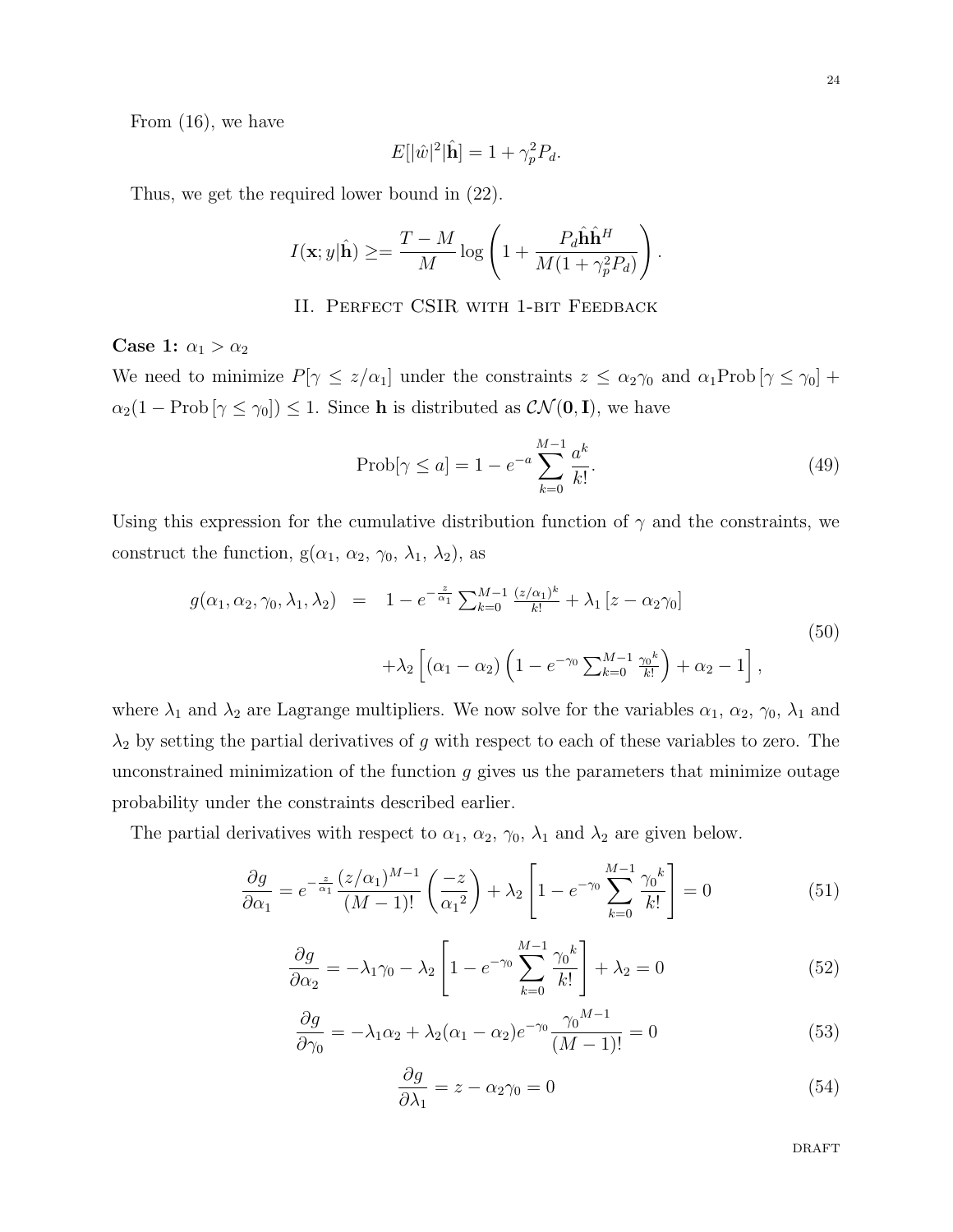$$
\frac{\partial g}{\partial \lambda_2} = (\alpha_1 - \alpha_2) \left( 1 - e^{-\gamma_0} \sum_{k=0}^{M-1} \frac{\gamma_0^k}{k!} \right) + \alpha_2 - 1 = 0 \tag{55}
$$

Substituting for  $\lambda_1$  in (52) in terms of  $\lambda_2$  from (53), and eliminating  $\lambda_2$  from the resulting (since it appears as a constant), we get

$$
-\frac{(\alpha_1 - \alpha_2)}{\alpha_2} e^{-\gamma_0} \frac{\gamma_0^{M-1}}{(M-1)!} \gamma_0 - \left[1 - e^{-\gamma_0} \sum_{k=0}^{M-1} \frac{\gamma_0^k}{k!} \right] + 1 = 0. \tag{56}
$$

Now, substituting  $\gamma_0$  by  $z/\alpha_2$  (from (54)), in equations (56) and (55), we get

$$
-\frac{(\alpha_1 - \alpha_2)}{\alpha_2} e^{-\frac{z}{\alpha_2}} \frac{(z/\alpha_2)^{M-1}}{(M-1)!} \frac{z}{\alpha_2} - \left[1 - e^{-\frac{z}{\alpha_2}} \sum_{k=0}^{M-1} \frac{(z/\alpha_2)^k}{k!} \right] + 1 = 0.
$$
 (57)

$$
(\alpha_1 - \alpha_2) \left( 1 - e^{-\frac{z}{\alpha_2}} \sum_{k=0}^{M-1} \frac{(z/\alpha_2)^k}{k!} \right) + \alpha_2 - 1 = 0 \tag{58}
$$

Now, we have reduced the problem to solving for two variables,  $\alpha_1$  and  $\alpha_2$ , from the two equations (57) and (58). Eliminating  $\alpha_1$  from these equations, we get a single equation in  $\alpha_2,$ 

$$
(\alpha_2 - 1) \frac{z}{\alpha_2^2} \frac{(z/\alpha_2)^{M-1}}{(M-1)!} + \left(\sum_{k=0}^{M-1} \frac{(z/\alpha_2)^k}{k!} \right) \left(1 - e^{-z/\alpha_2} \sum_{k=0}^{M-1} \frac{(z/\alpha_2)^k}{k!} \right) = 0. \tag{59}
$$

After solving for  $\alpha_2$  from (59), we can get  $\alpha_1$  as

$$
\alpha_1 = \frac{1 - \alpha_2}{1 - e^{-z/\alpha_2} \sum_{k=0}^{M-1} \frac{(z/\alpha_2)^k}{k!}} + \alpha_2,
$$
\n(60)

and  $\gamma_0$  as  $z/\alpha_2$ . Thus, the minimum outage probability is given as

$$
\Pi_{out} = \text{Prob}\left[\gamma \le \frac{z}{\alpha_1}\right].\tag{61}
$$

Case 2:  $\alpha_1 = 0$ 

We need to solve the equations  $\alpha_2\gamma_0 = z$  and  $\alpha_2(1 - \text{Prob}[\gamma \le \gamma_0]) = 1$  to obtain  $\alpha_2$  and  $\gamma_0$ . Therefore,  $\alpha_2$  is obtained by solving

$$
\alpha_2 \left[ e^{-\frac{z}{\alpha_2}} \sum_{k=0}^{M-1} \frac{(z/\alpha_2)^k}{k!} \right] = 1,\tag{62}
$$

and  $\gamma_0$  is obtained as  $z/\alpha_2$ . The minimum outage probability is Prob  $[\gamma \le \gamma_0]$ . In Section VII,  $(62)$  is solved numerically <sup>5</sup>.

25

 $5$ using the fzero command in MATLAB.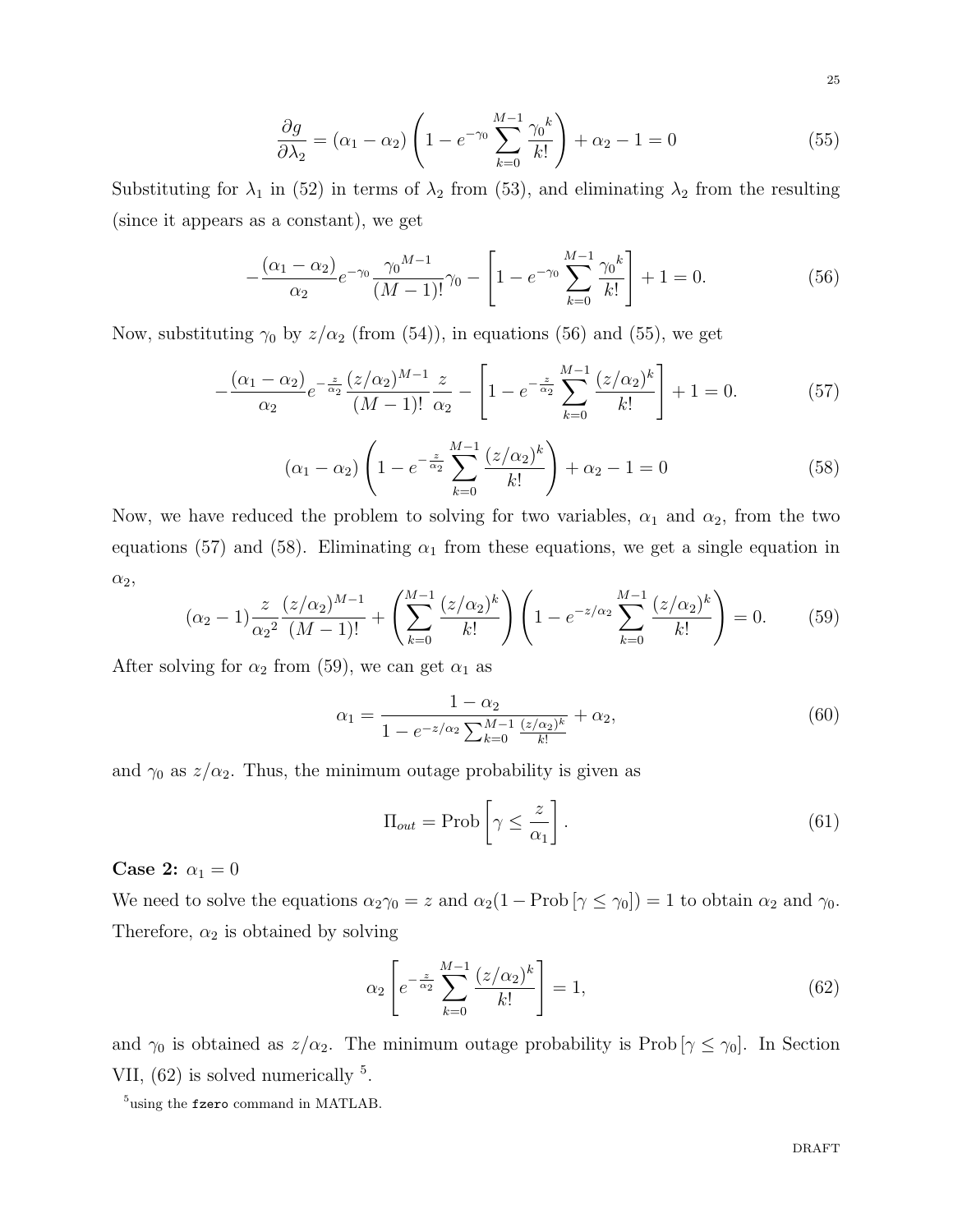Case 1:  $\alpha_1 > \alpha_2$ 

We need to minimize  $P[\gamma \leq z/\beta_1]$  under the constraints  $z \leq \beta_2 \gamma_0$  and  $\alpha_1 \text{Prob}[\gamma \leq \gamma_0]$  +  $\alpha_2(1 - \text{Prob}[\gamma \leq \gamma_0]) \leq 1.$  Since  $\gamma = \hat{\mathbf{h}} \hat{\mathbf{h}}^H$ , we have

$$
Prob[\gamma \le a] = 1 - e^{-a/s} \sum_{k=0}^{M-1} \frac{(a/s)^k}{k!},
$$
\n(63)

where

$$
s = \frac{P_t/M}{P_t/M + 1}.
$$

Using this expression for the cumulative distribution function of  $\gamma$  and the constraints, we construct the function,  $g(\alpha_1, \alpha_2, \gamma_0, \lambda_1, \lambda_2)$ , as

$$
g(\alpha_1, \alpha_2, \gamma_0, \lambda_1, \lambda_2) = 1 - e^{-\frac{z}{\beta_1 s}} \sum_{k=0}^{M-1} \frac{(z/\beta_1 s)^k}{k!} + \lambda_1 [z - \beta_2 \gamma_0]
$$
  
 
$$
+ \lambda_2 \left[ (\alpha_1 - \alpha_2) \left( 1 - e^{-\gamma_0/s} \sum_{k=0}^{M-1} \frac{(\gamma_0/s)^k}{k!} \right) + \alpha_2 - 1 \right],
$$
 (64)

where  $\lambda_1$  and  $\lambda_2$  are Lagrange multipliers. We now solve for the variables  $\alpha_1$ ,  $\alpha_2$ ,  $\gamma_0$ ,  $\lambda_1$ and  $\lambda_2$  by setting the partial derivatives of g with respect to each of these variables to zero. The unconstrained minimization of the function  $g$  gives us the parameters that minimize the upper bound on outage probability under the constraints described earlier.

Following similar steps as in appendix B, we get the following equation in  $\alpha_2$ .

$$
\frac{(\alpha_2 - 1)}{\beta_2 s} \frac{(z/\beta_2 s)^{M-1}}{(M-1)!} \frac{(z/\beta_2)M}{P_d \left(\frac{M}{P_d} + \gamma_p^2 \alpha_2\right)^2} + \left(\sum_{k=0}^{M-1} \frac{(z/\beta_2 s)^k}{k!} \right) \left(1 - e^{-z/\beta_2 s} \sum_{k=0}^{M-1} \frac{(z/\beta_2 s)^k}{k!} \right) = 0,
$$
\n(65)

where

$$
\beta_2 = \frac{\alpha_2}{\frac{M}{P_d} + \gamma_p^2 \alpha_2}.
$$

Once we solve for  $\alpha_2$ ,  $\alpha_1$  is obtained as

$$
\alpha_1 = \frac{1 - \alpha_2}{1 - e^{-z/\beta_2 s} \sum_{k=0}^{M-1} \frac{(z/\beta_2 s)^k}{k!}} + \alpha_2,
$$
\n(66)

and  $\gamma_0$  is obtained as  $z/\beta_2$ . The minimum upper bound on outage probability is

$$
\Pi_{out} = \text{Prob}\left[\gamma \le \frac{z}{\beta_1}\right].\tag{67}
$$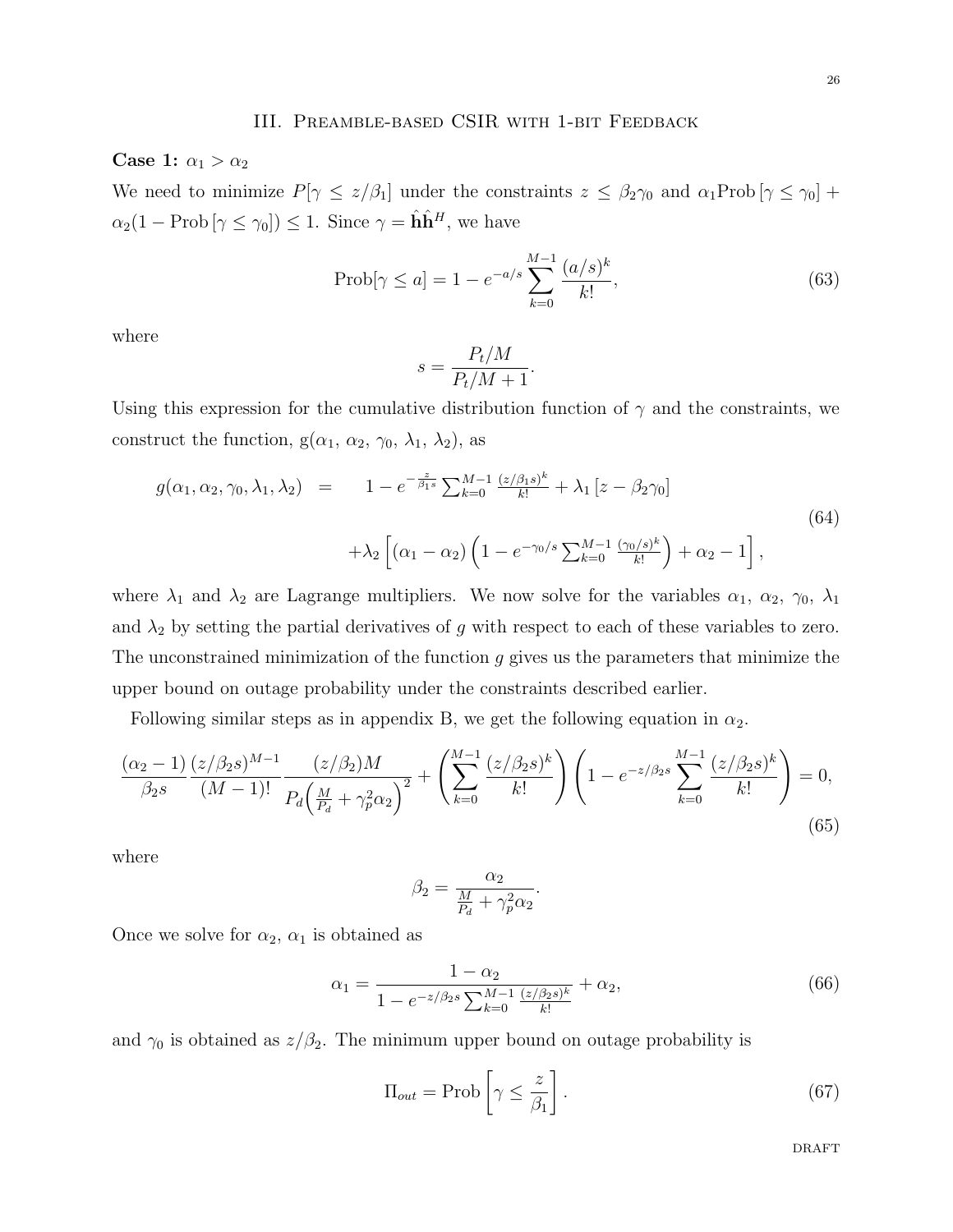## Case 2:  $\alpha_1 = 0$

We need to solve the equations  $\beta_2\gamma_0 = z$  and  $\alpha_2(1 - \text{Prob}[\gamma \le \gamma_0]) = 1$  to obtain  $\alpha_2$  and  $\gamma_0$ . Therefore,  $\alpha_2$  is obtained by solving

$$
\alpha_2 \left[ e^{-\frac{z}{\beta_2} s} \sum_{k=0}^{M-1} \frac{(z/\beta_2 s)^k}{k!} \right] = 1,\tag{68}
$$

and  $\gamma_0$  is obtained as  $z/\beta_2$ . The minimum outage probability is Prob  $[\gamma \leq \gamma_0]$ .

#### **REFERENCES**

- [1] E. Telatar, "Capacity of multi-antenna gaussian channels," AT & T Bell Labs Internal Tech. Memo, June 1995.
- [2] Thomas L.Marzetta and Bertrand M.Hochwald, "Capacity of a mobile multiple-antenna communication link in Rayleigh flat fading," IEEE Transactions on Information Theory, vol. 45, no. 1, pp. 139–157, Jan 1999.
- [3] E. Biglieri, G. Caire, and G. Taricco, "Limiting performance of block-fading channels with multiple antennas," submitted to IEEE Transactions on Information Theory, August 1999.
- [4] A. Narula, M. D. Trott, and G. W. Wornell, "Performance limits of coded diversity methods for transmitter antenna arrays," IEEE Transactions on Information Theory, vol. 45, no. 7, pp. 2418–2433, Nov 1999.
- [5] A. J. Goldsmith and P. P. Varaiya, "Capacity of fading channels with channel side information," IEEE Transactions on Information Theory, vol. 43, no. 6, pp. 1986–92, Nov 1997.
- [6] C. Kose and D. L. Goeckel, "On power adaptation in adaptive signaling systems," IEEE Transactions on Communications, vol. 48, no. 11, pp. 1769–1773, Nov 2000.
- [7] M. Medard, "The effect upon channel capacity in wireless communications of perfect and imperfect knowledge of the channel," IEEE Transactions on Information Theory, vol. 46, no. 3, pp. 933–946, May 2000.
- [8] E. Visotsky and U. Madhow, "Space-time precoding with imperfect feedback," in Proceedings ISIT 2000, Sorrento, Italy, June 2000.
- [9] A. Sabharwal, E. Erkip, and B. Aazhang, "On channel state information in multiple antenna block fading channels," in Proceedings ISITA, Hawaii, Nov 2000.
- [10] S. M. Alamouti, "A simple transmit diversity technique for wireless communications," IEEE Journal on Selected Areas in Communications, vol. 16, no. 8, pp. 1451–1458, Oct 1998.
- [11] V. Tarokh, N. Seshadri, and A. R. Calderbank, "Space-time codes for high data rate wireless communication: performance criterion and code construction," IEEE Transactions on Information Theory, vol. 44, no. 2, pp. 744–765, Mar 1998.
- [12] H. Viswanathan, "Capacity of markov channels with receiver CSI and delayed feedback," IEEE Transactions on Information Theory, vol. 45, no. 2, pp. 761–771, Mar 1999.
- [13] G. Caire, G. Taricco, and E. Biglieri, "Optimum power control over fading channels," IEEE Transactions on Information Theory, vol. 45, no. 5, pp. 1468–1489, Jul 1999.
- [14] E. Biglieri, G. Caire, and G. Taricco, "Limiting performance of block-fading channels with multiple antennas," Submitted to IEEE Transactions on Information Theory, Sep 1999.
- [15] A. Narula, M. J. Lopez, M. D. Trott, and G. W. Wornell, "Efficient use of side information in multiple-antenna data transmission over fading channels," IEEE Journal on Selected Areas of Communications, vol. 16, no. 8, pp. 1423–1436, Oct 1998.
- [16] S. A. Jafar and A. Goldsmith, "On optimality of beamforming for multiple antenna systems with imperfect feedback," in Proceedings ISIT 2001, Washington D. C., USA, June 2001.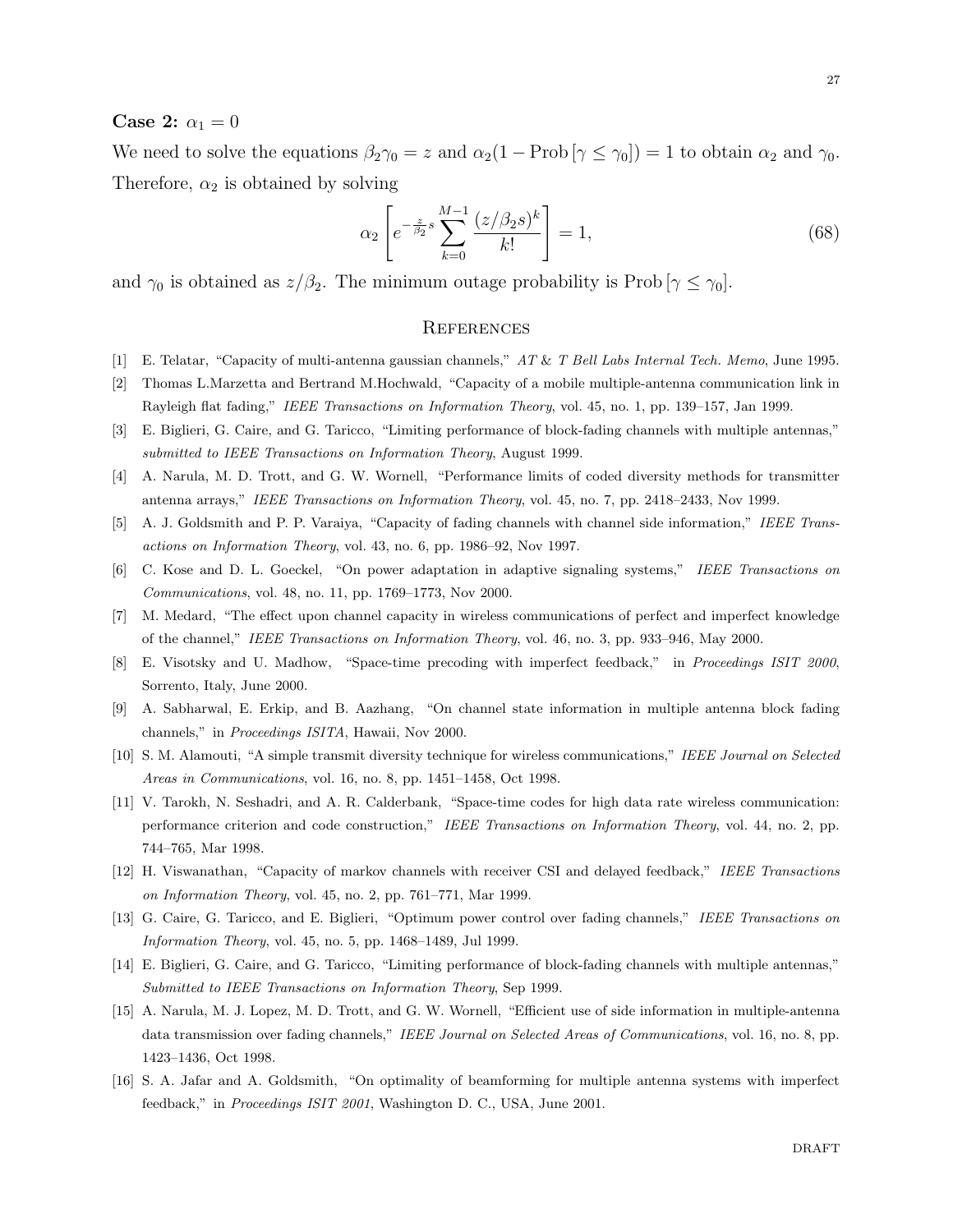- [17] K. K. Mukkavilli, A. Sabharwal, M. Orchard, and B. Aazhang, "Transmit diversity with channel feedback," in Proceedings International Symposium on Telecommunications, Tehran, Iran, September 2001.
- [18] H. V. Poor, An Introduction to Signal Detection and Estimation, Springer-Verlag, 1994.
- [19] A. Lapidoth and S. Shamai, "Fading channels: How perfect need "perfect side information" be?," in Proceedings IEEE Workshop on Information Theory, Kruger National Park, South Africa, June 1999.
- [20] T. Muharemovic and B. Aazhang, "Information theoretic optimality of orthogonal space time transmission schemes and concatenated code construction," in Proceedings International Conference on Telecommunications, May 2000.
- [21] J. G. Proakis, Digital Communications, McGraw Hill, 1995.
- [22] G. D. Forney and L-F. Wei, "Multidimensional constellations part I: Introduction, figures of merit, and generalized cross constellations," IEEE Journal on Selected Areas in Communications, vol. 7, no. 6, pp. 877– 892, Aug 1989.
- [23] M. V. Eyuboglu and G. D. Forney, "Lattice and trellis quantization with lattice- and trellis-bounded codebooks – high-rate theory for memoryless sources," IEEE Transactions on Information Theory, vol. 39, no. 1, pp. 46–59, Jan 1993.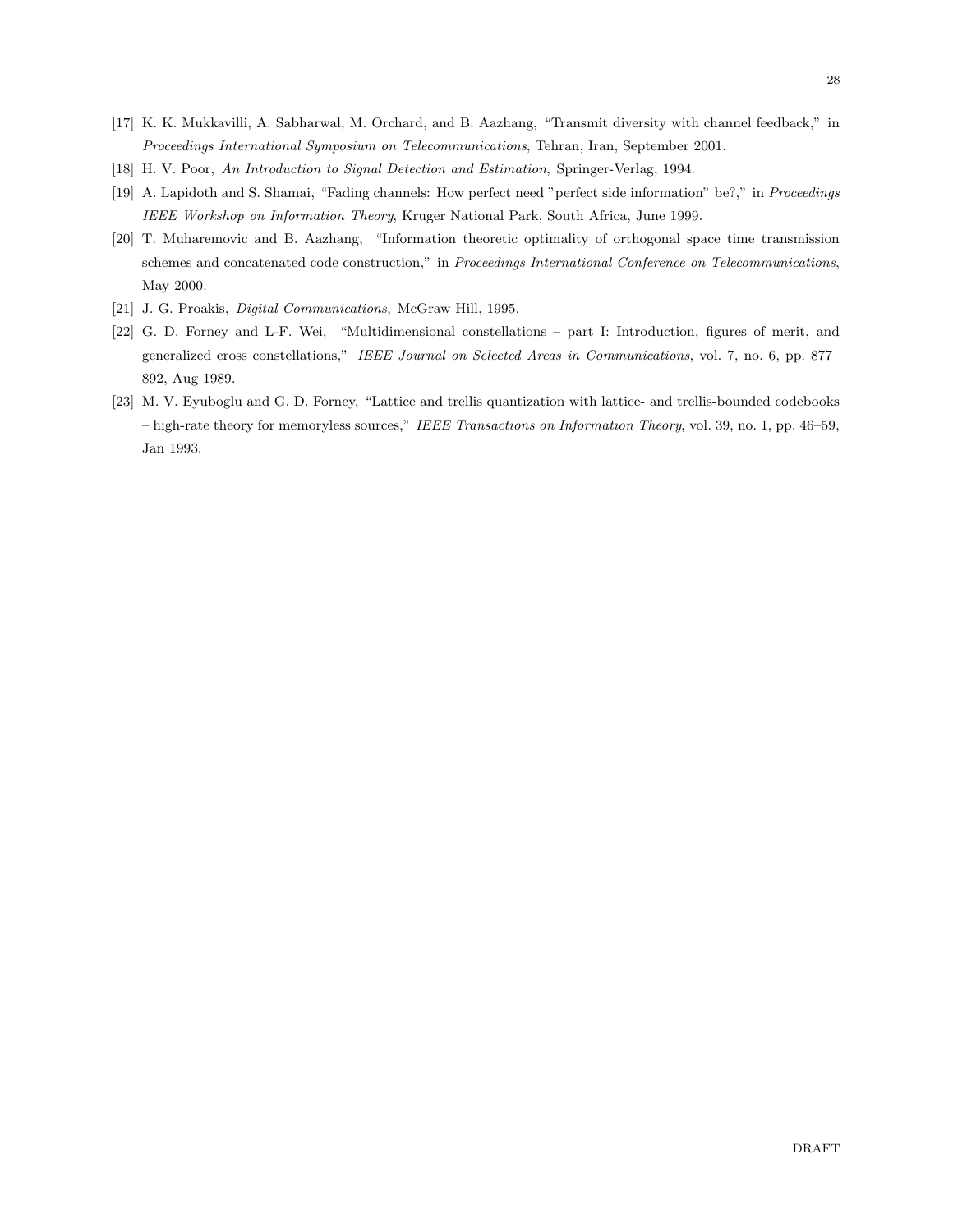

Fig. 1. Power control function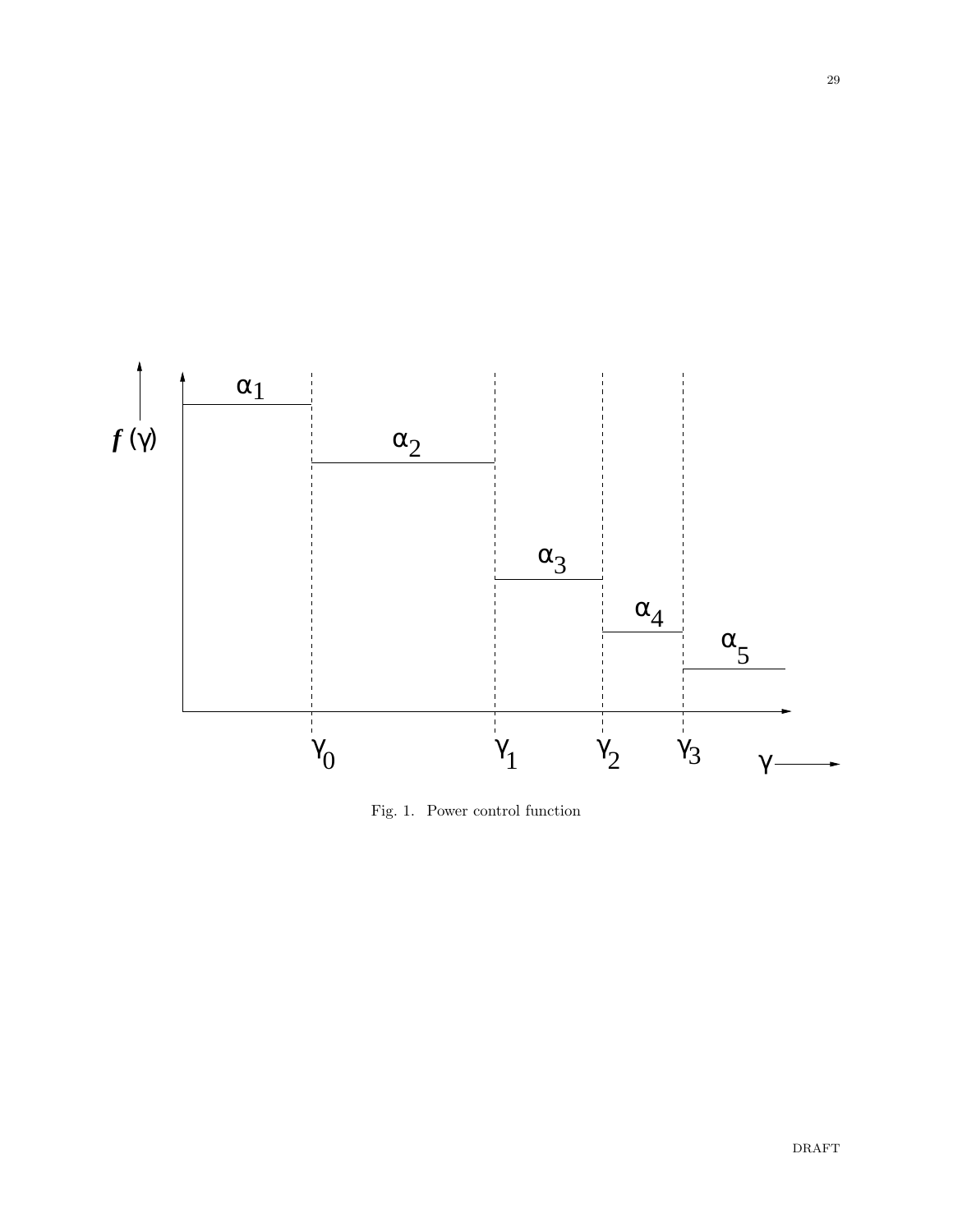

Fig. 2. Performance gains from feedback – outage probability versus average power constraint for rate  $R = 2$  bits/s/Hz,  $M = 4$  transmit antennas, frame length  $T = 1000$ . For the Perfect CSIR & CSIT curve, outage is zero for  $P$  larger than the plotted range.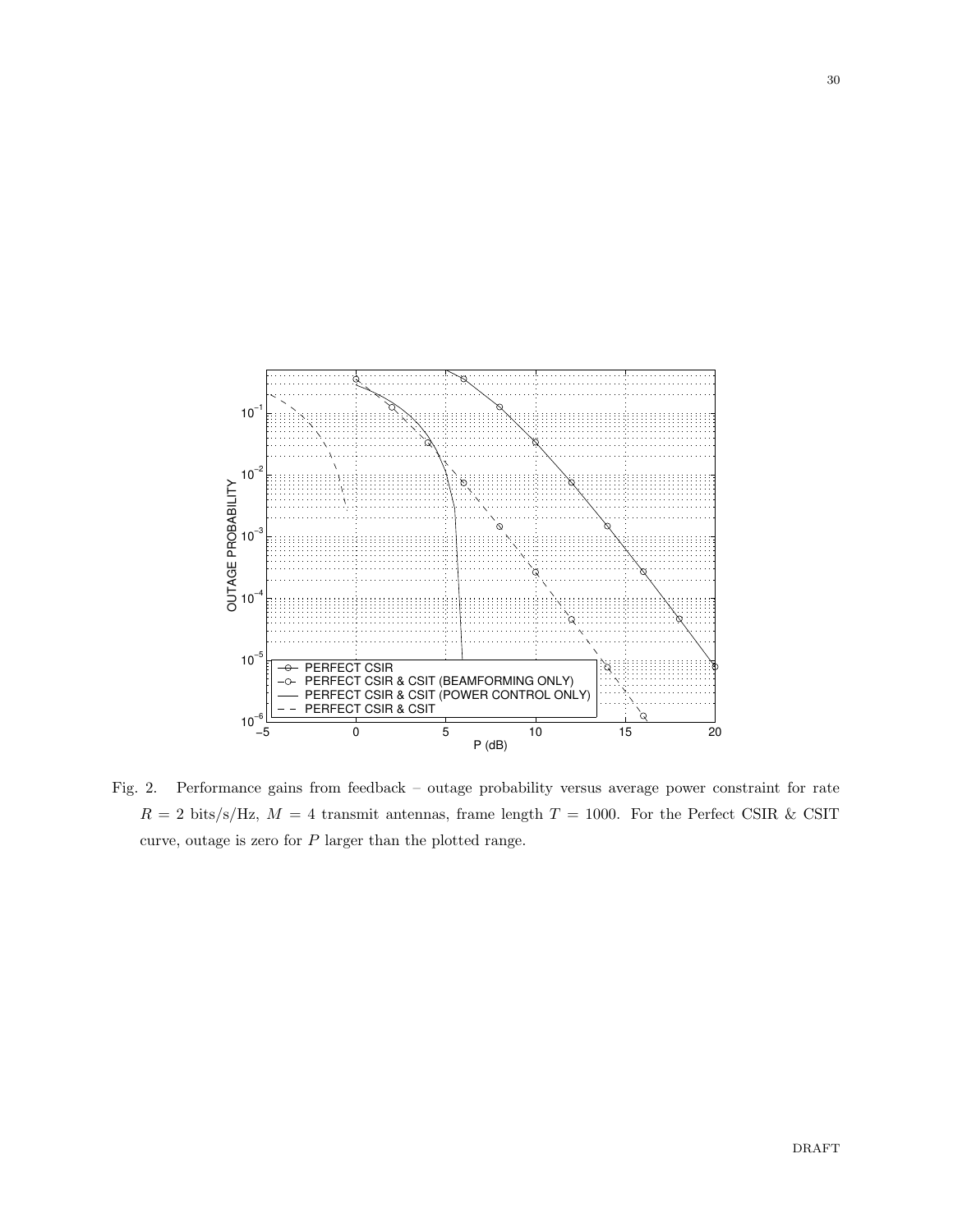

Fig. 3. Outage probability versus transmission rate for  $M = 4$  transmit antennas, average power constraint  $P = 14$  dB, frame length  $T = 1000$ . For the Perfect CSIR & CSIT and the Perfect CSIR & CSIT (Power control only) curves, outage is zero for  $R$  smaller than the plotted range.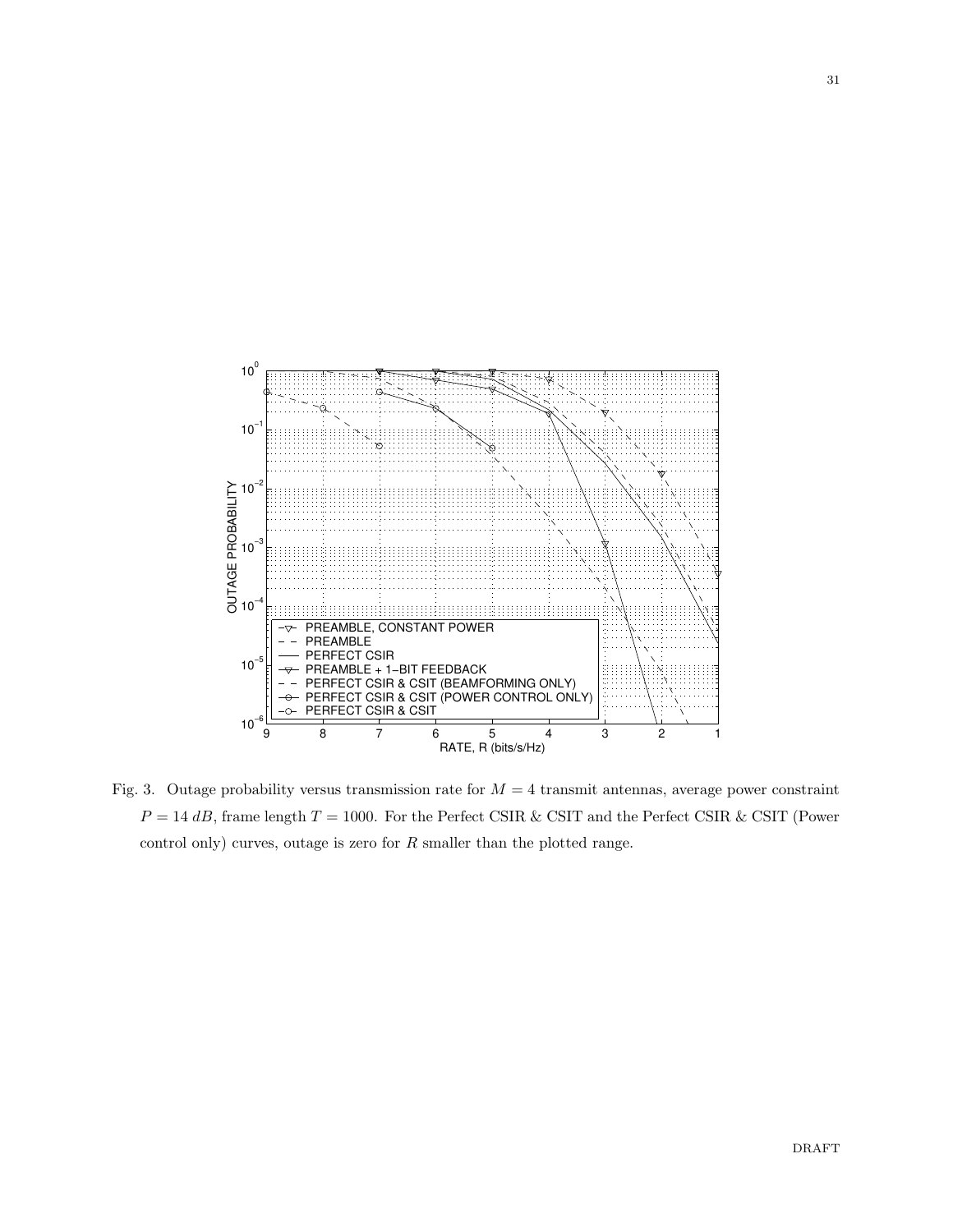

Fig. 4. Outage probability versus number of transmit antennas for rate  $R = 2$  bits/s/Hz, average power constraint  $P = 14$  dB, frame length  $T = 1000$ .



Fig. 5. Performance gains from 1-bit feedback – outage probability versus average power constraint for rate  $R = 2$  bits/s/Hz,  $M = 4$  transmit antennas, frame length  $T = 1000$ .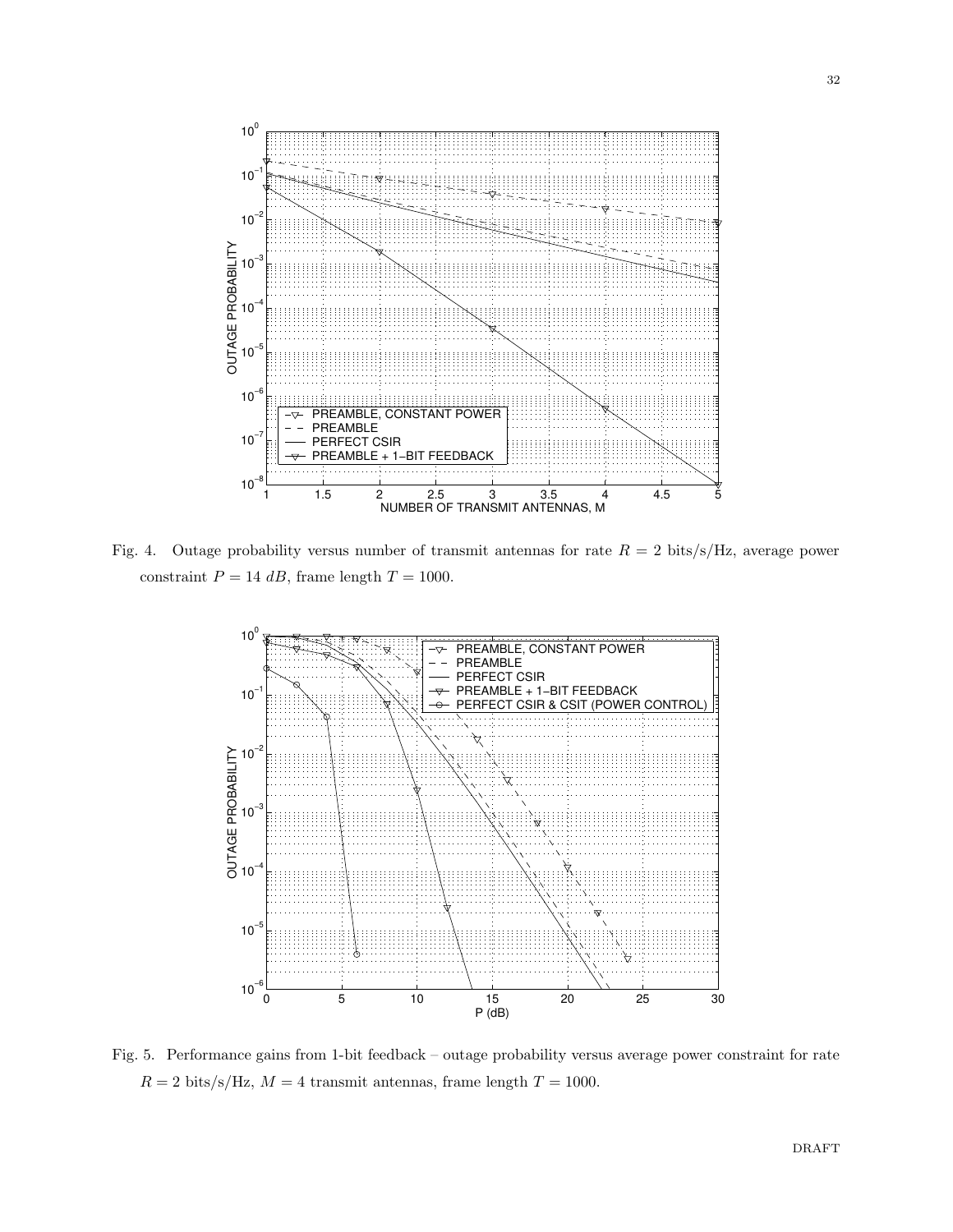

Fig. 6. Effect of frame length  $(T)$  on outage probability – outage probability versus power constraint for  $M = 4$  transmit antennas, rate  $R = 2$  bits/s/Hz.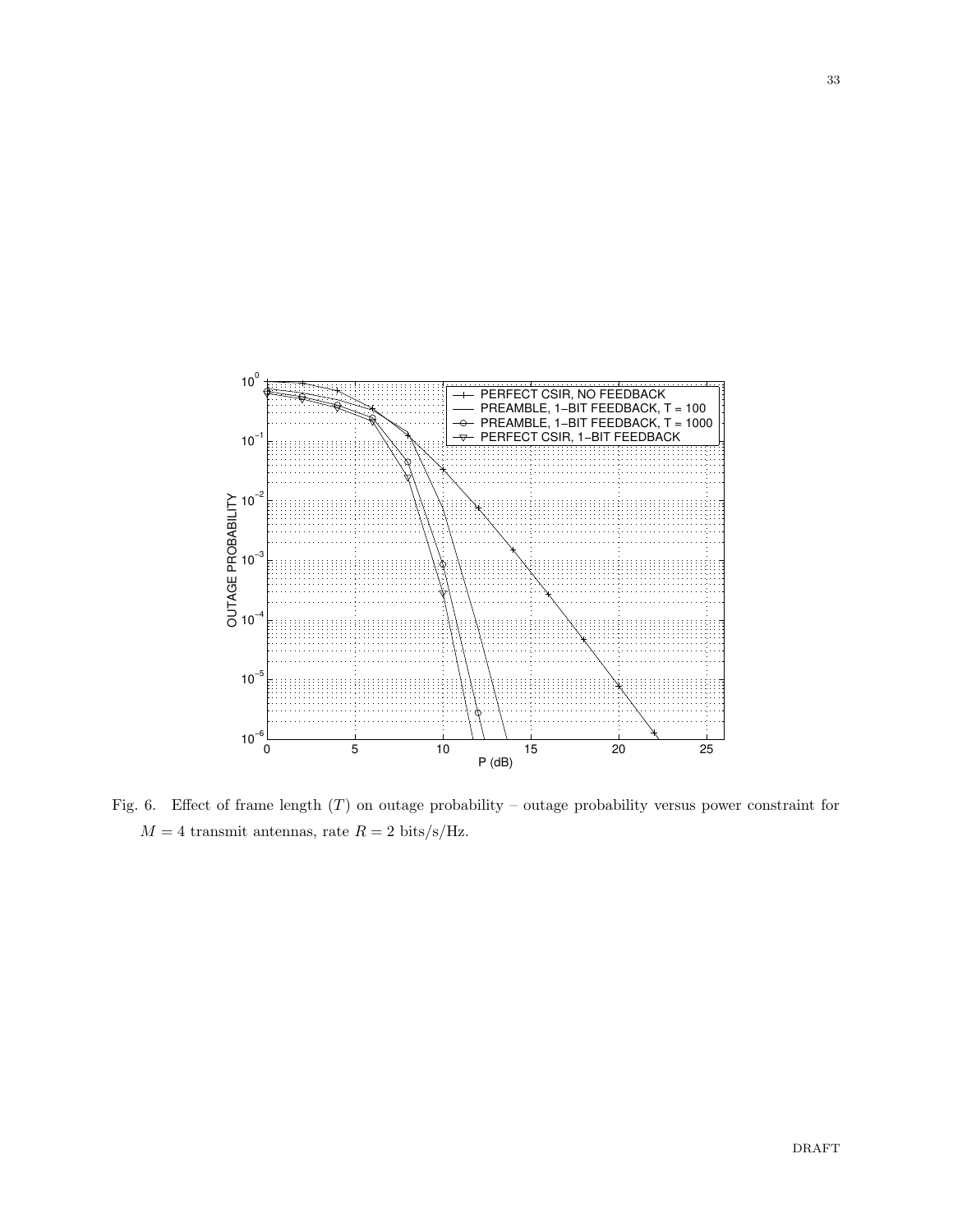

Fig. 7. Comparison of the two upper bounds obtained by (i) quantizer search and (ii) analytical optimization – outage probability versus power constraint for  $M = 4$  transmit antennas, frame length  $T = 1000$ , rate  $R = 2$  bits/s/Hz.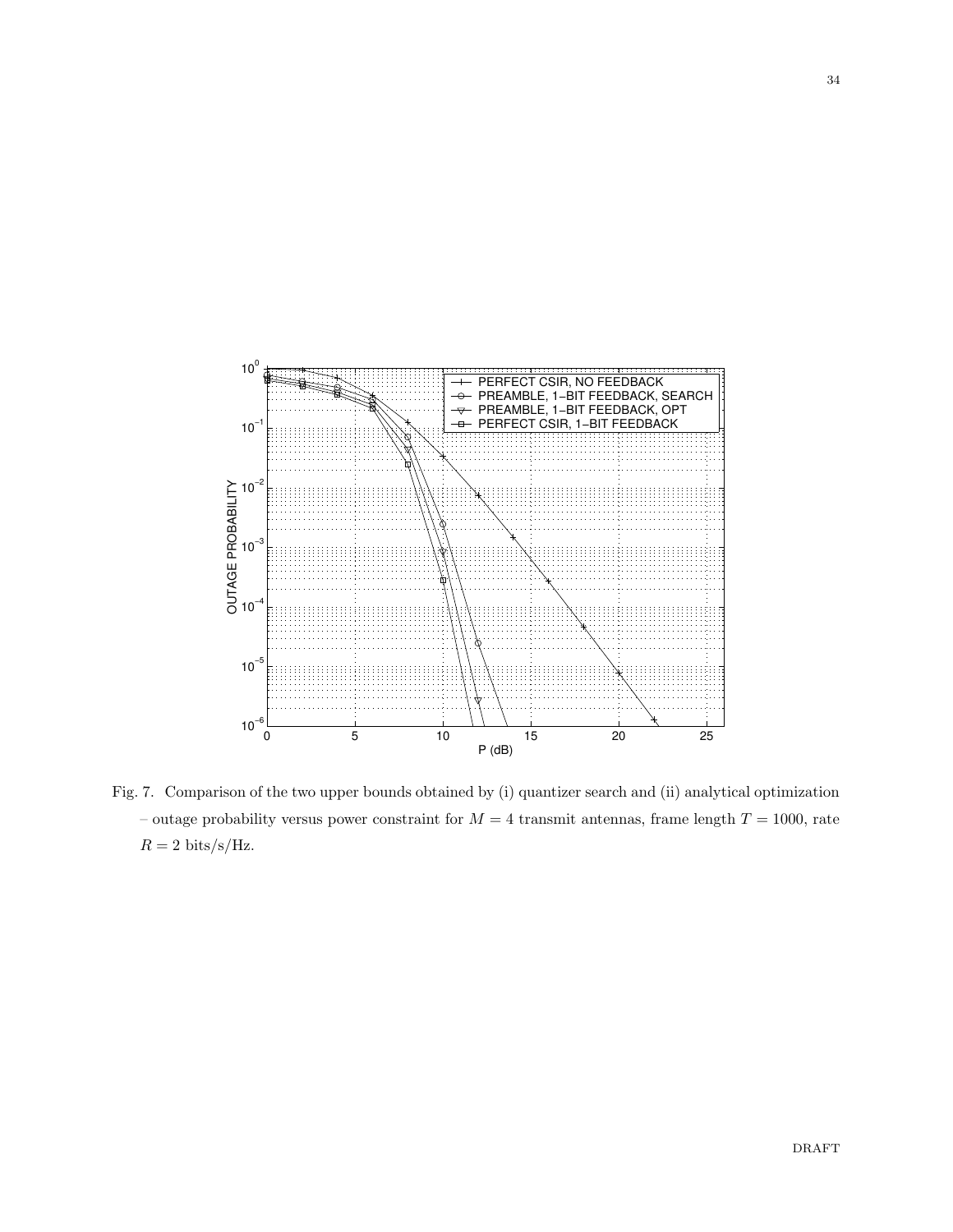

Fig. 8. Performance gains from 2-bit feedback – outage probability versus power constraint for  $M = 4$ transmit antennas, frame length  $T = 1000$ , rate  $R = 2$  bits/s/Hz.



Fig. 9. Effect of feedback error on outage performance – outage probability versus power constraint for  $M = 4$  transmit antennas, frame length  $T = 1000$ , rate  $R = 2$  bits/s/Hz.